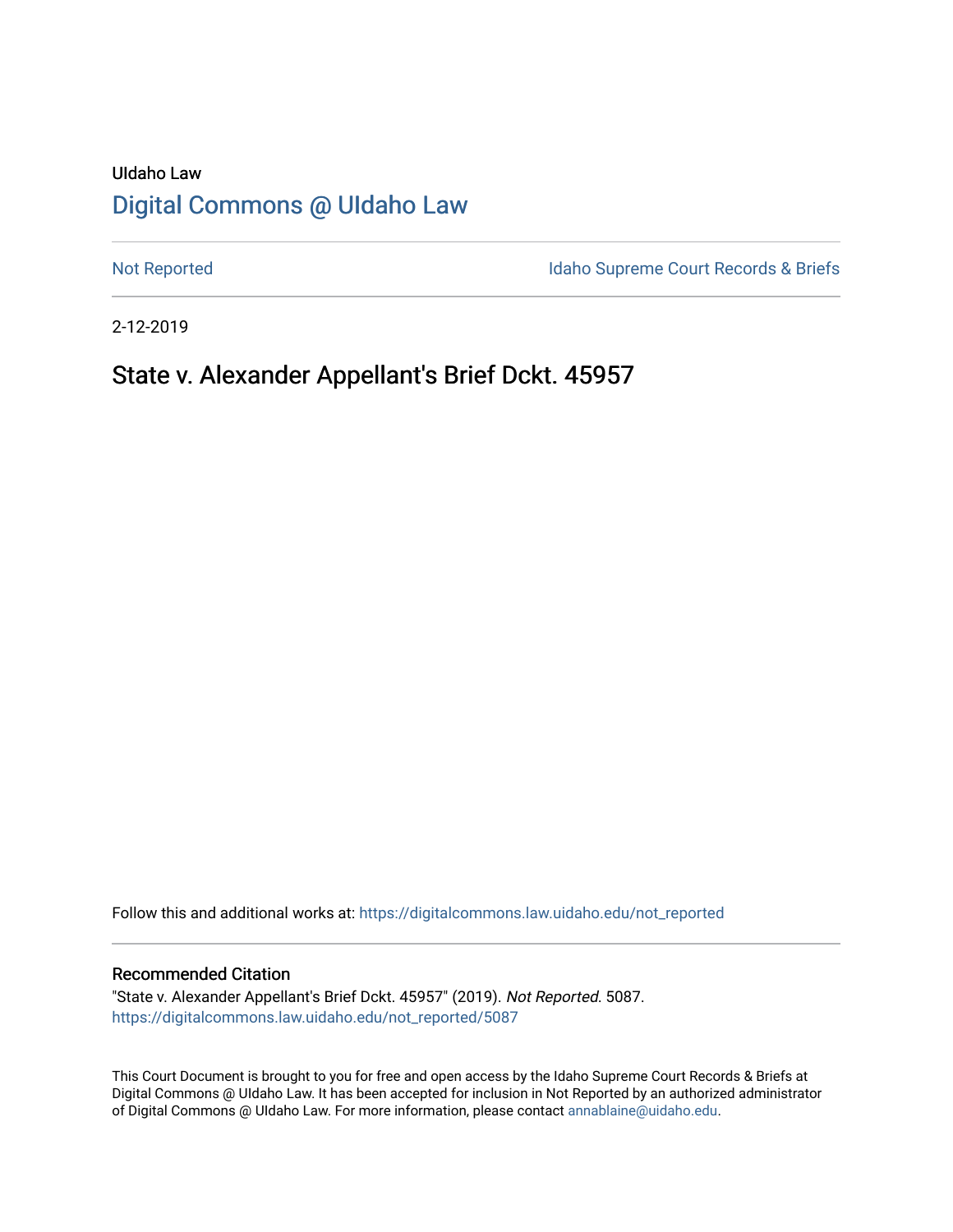Electronically Filed 2/12/2019 12:48 PM Idaho Supreme Court Karel Lehrman, Clerk of the Court By: Brad Thies, Deputy Clerk

## **IN THE SUPREME COURT OF THE STATE OF IDAHO**

| <b>STATE OF IDAHO,</b>                      |  |
|---------------------------------------------|--|
| Plaintiff-Respondent,                       |  |
| v.                                          |  |
| <b>BRANDON MICHAEL</b><br><b>ALEXANDER,</b> |  |
| Defendant-Appellant.                        |  |

**) NO. 45957**

**) ADA COUNTY NO. CR01-17-25122**

**ALEXANDER, ) APPELLANT'S BRIEF**

### **BRIEF OF APPELLANT** \_\_\_\_\_\_\_\_\_\_\_\_\_\_\_\_\_\_\_\_\_\_\_\_

\_\_\_\_\_\_\_\_\_\_\_\_\_\_\_\_\_\_\_\_\_\_\_\_

## **APPEAL FROM THE DISTRICT COURT OF THE FOURTH JUDICIAL DISTRICT OF THE STATE OF IDAHO, IN AND FOR THE COUNTY OF ADA**

\_\_\_\_\_\_\_\_\_\_\_\_\_\_\_\_\_\_\_\_\_\_\_\_

**HONORABLE SAMUEL A. HOAGLAND District Judge** \_\_\_\_\_\_\_\_\_\_\_\_\_\_\_\_\_\_\_\_\_\_\_\_

**ERIC D. FREDERICKSEN KENNETH K. JORGENSEN State Appellate Public Defender Deputy Attorney General I.S.B. #6555 Criminal Law Division**

**KIMBERLY A. COSTER Boise, Idaho 83720-0010 Deputy State Appellate Public Defender (208) 334-4534 I.S.B. #4115 322 E. Front Street, Suite 570 Boise, Idaho 83702 Phone: (208) 334-2712 Fax: (208) 334-2985 E-mail: documents@sapd.state.id.us**

**ATTORNEYS FOR ATTORNEY FOR**

**P.O. Box 83720**

**DEFENDANT-APPELLANT PLAINTIFF-RESPONDENT**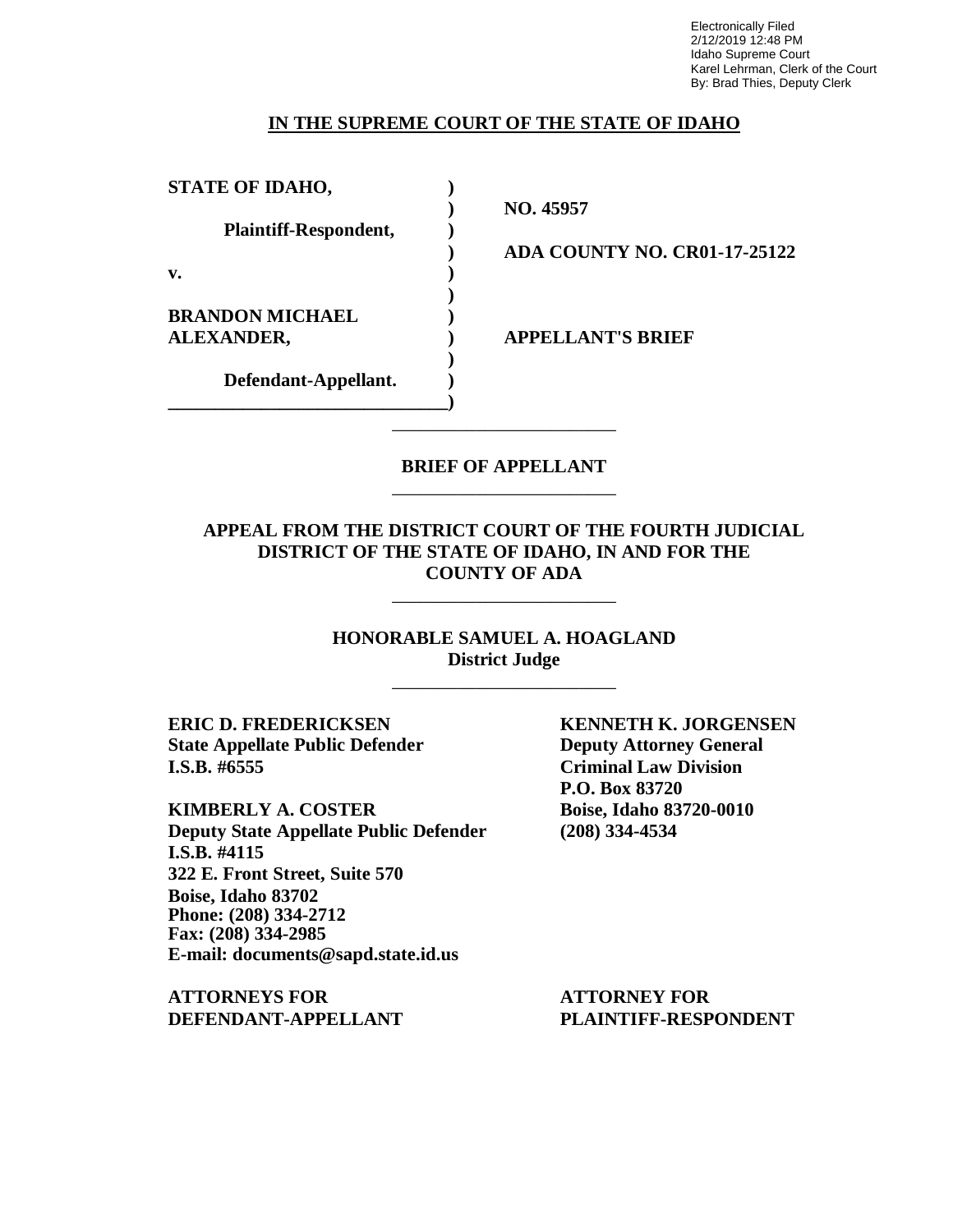# **TABLE OF CONTENTS**

| Statement of the Facts and                                                                                                                                                                                                   |
|------------------------------------------------------------------------------------------------------------------------------------------------------------------------------------------------------------------------------|
|                                                                                                                                                                                                                              |
|                                                                                                                                                                                                                              |
|                                                                                                                                                                                                                              |
| A. Introduction                                                                                                                                                                                                              |
|                                                                                                                                                                                                                              |
| C. The District Court Erred When It Denied Suppression Because The Officer's<br>Pat-Down Search Was Not Justified By A Reasonable Belief That                                                                                |
| The District Court's Finding That Mr. Alexander "Had Bulging Pockets"<br>1.<br>That Resembled A Weapon" Is Not Supported By The Record                                                                                       |
| 2.<br>The Encounter Did Not Take Place Late At Night Or In A                                                                                                                                                                 |
|                                                                                                                                                                                                                              |
|                                                                                                                                                                                                                              |
| 5. Mr. Alexander Did Not Appear Nervous Or Agitated, Contrary To                                                                                                                                                             |
| Officer Ludwig's <i>Generalized</i> Statements Regarding Possible Behaviors<br>6.<br>Of Persons Under The Influence Failed To Justify An Individualized<br>Suspicion That Mr. Alexander Was Armed And Presently Dangerous 15 |
| The District Court Erred When It Concluded That Mr. Alexander<br>7.<br>Was "Uncooperative" When He Denied Using Or Possessing Drugs17                                                                                        |
| 8.<br>There Is No Evidence That Mr. Alexander Had A Reputation                                                                                                                                                               |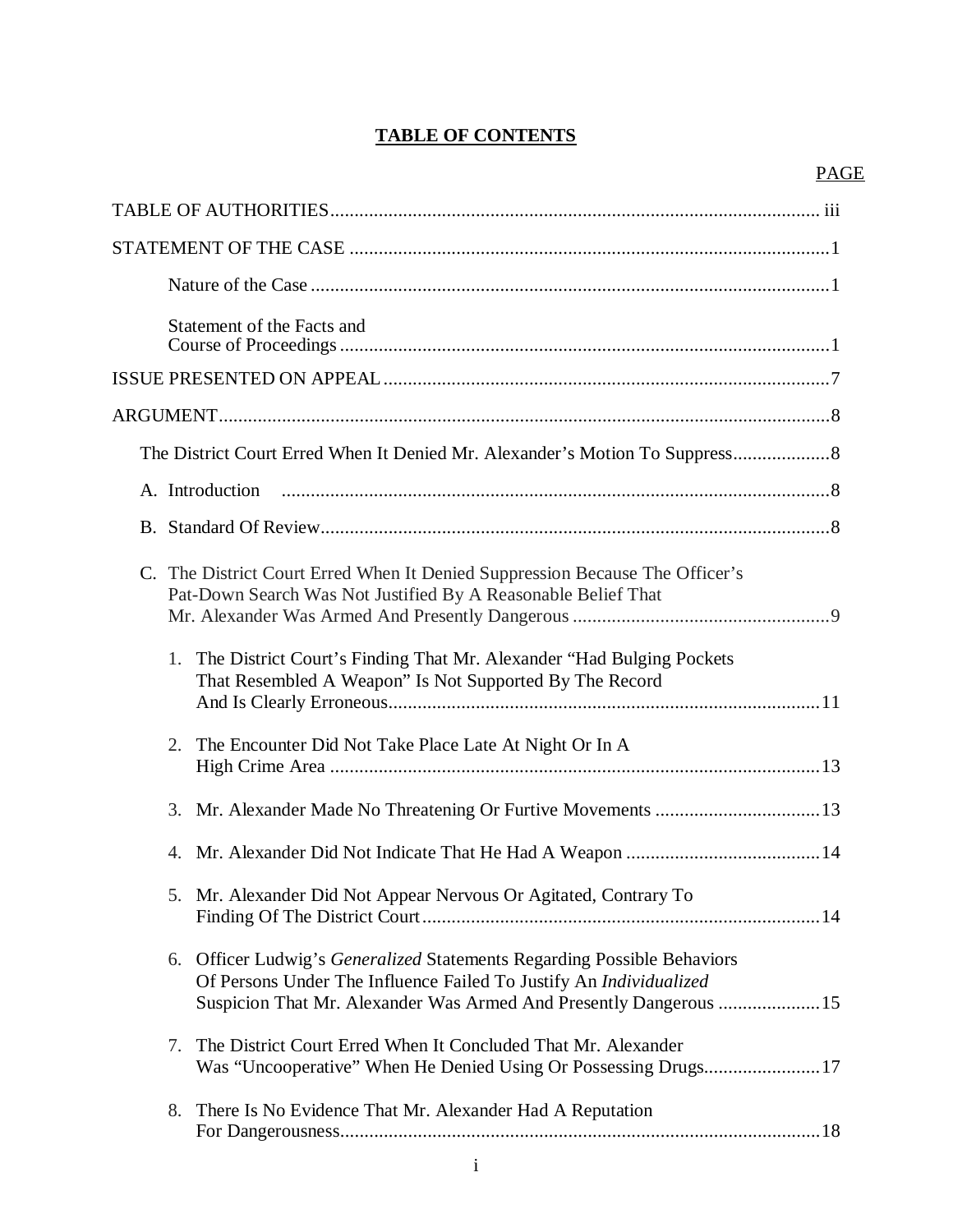| 9. The Non-Bishop Factors Relied Upon By The District Court Do Not<br>Support A Reasonable Suspicion That Mr. Alexander Was Armed |                                                                                                                                                                                        |     |
|-----------------------------------------------------------------------------------------------------------------------------------|----------------------------------------------------------------------------------------------------------------------------------------------------------------------------------------|-----|
|                                                                                                                                   | a. The Caller's Purported "Tip" Lacked An Objective Factual Basis                                                                                                                      |     |
|                                                                                                                                   | b. Officer Ludwig's Observation Of The Female Potentially Sending<br>Texts To Mr. Alexander While He Was In The Bathroom Did<br>Not Justify A Reasonable Belief That Mr. Alexander Was |     |
|                                                                                                                                   |                                                                                                                                                                                        | .20 |
|                                                                                                                                   |                                                                                                                                                                                        | 22  |
|                                                                                                                                   |                                                                                                                                                                                        | 22  |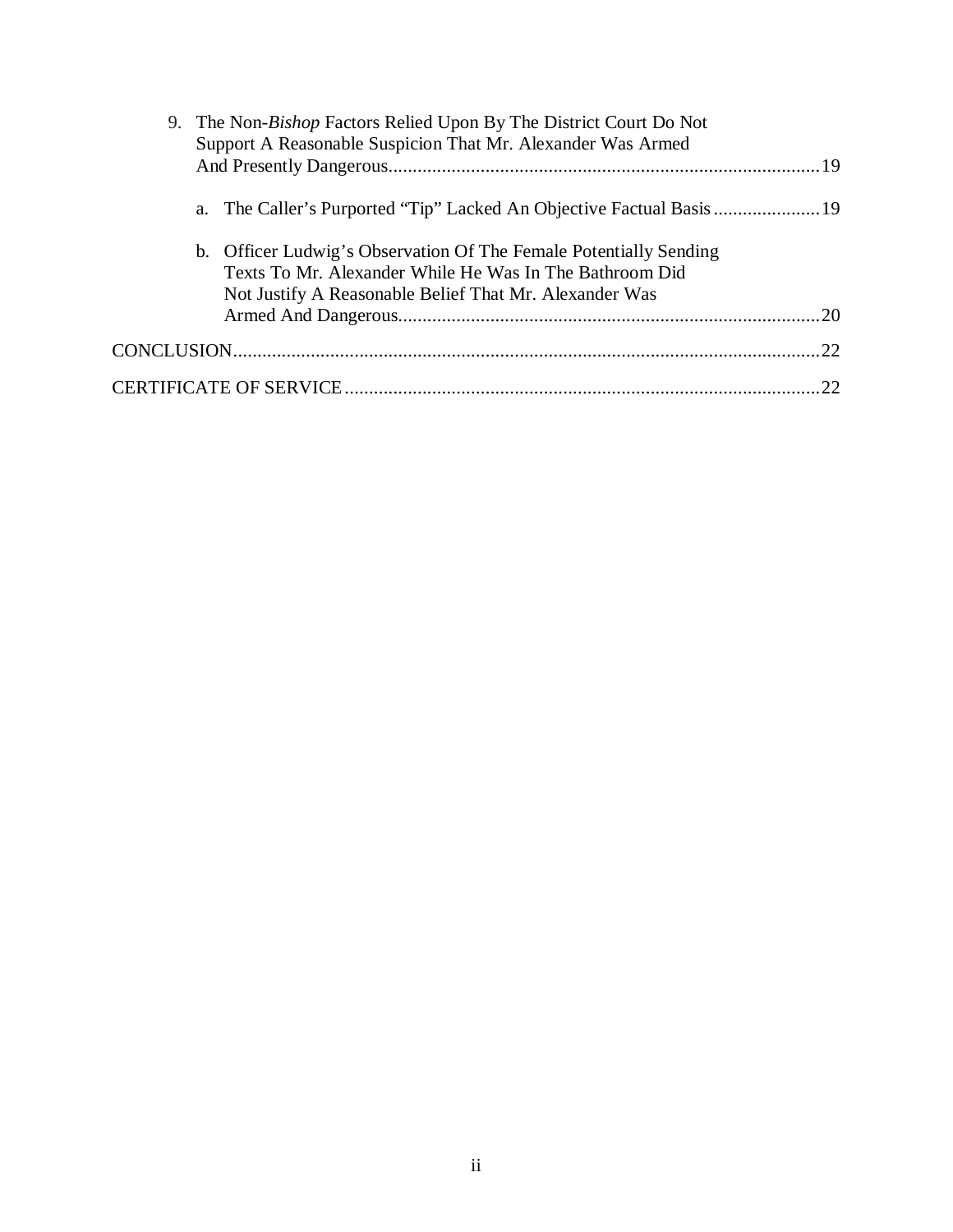# **TABLE OF AUTHORITIES**

# Cases

# **Statutes**

|--|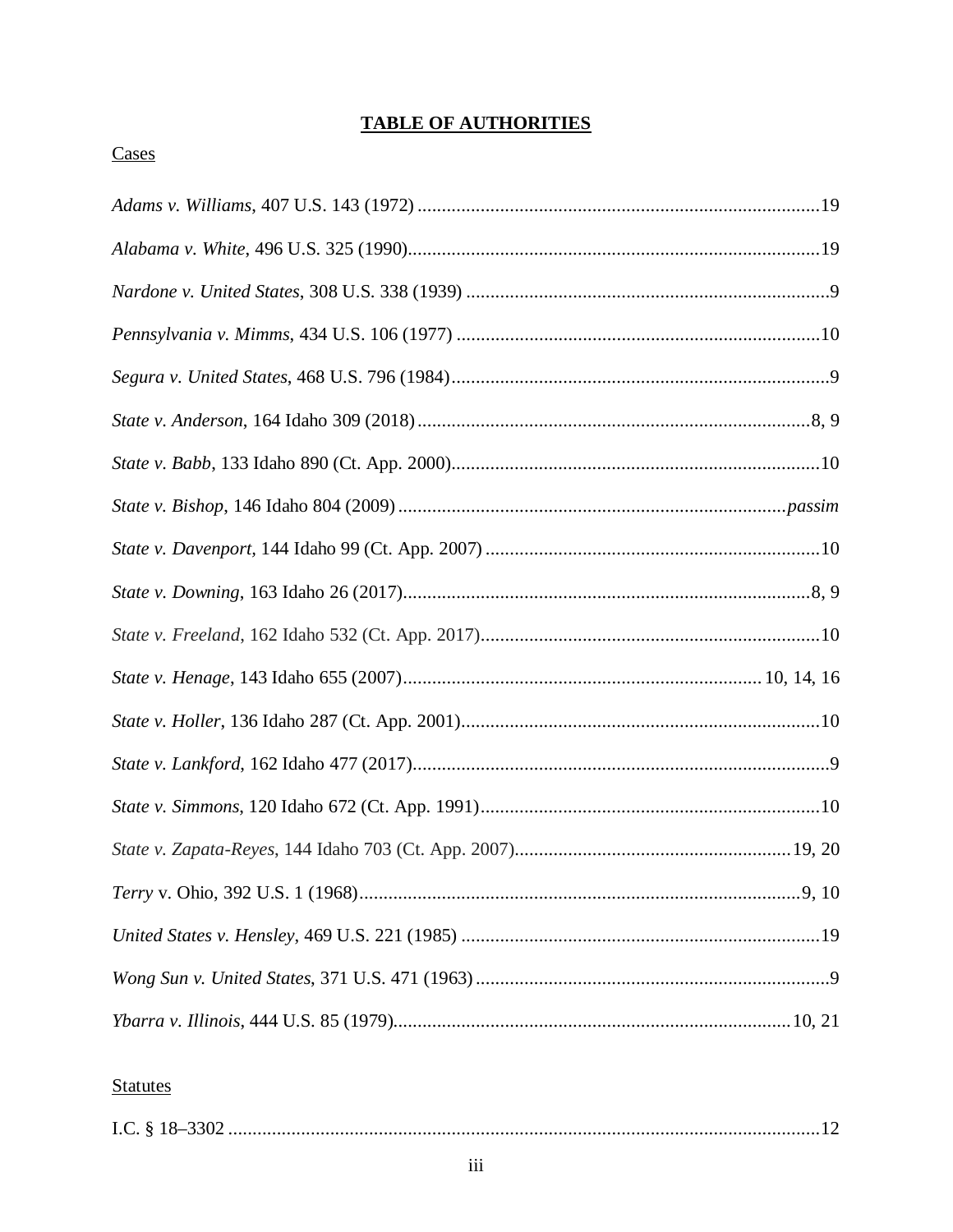#### STATEMENT OF THE CASE

#### Nature of the Case

Brandon Michael Alexander was charged with trafficking in heroin and possessing drug paraphernalia based on drug evidence discovered as the result of a *Terry* pat-down search. Prior to his trial, Mr. Alexander moved to suppress the evidence asserting that the search was unjustified and violated his constitutional rights against unreasonable searches and seizures. The district court denied the motion, the evidence was admitted at trial, and the jury convicted him on both charges.

On appeal, Mr. Alexander argues that the denial of suppression was erroneous because the State failed to carry its burden of showing that the objective facts known to the officer at the time of the *Terry* search justified a reasonable suspicion that Mr. Alexander was armed and presently dangerous. He asserts the district court's conclusion that the search was justified rests on factual findings that are not supported by the record and results from a misinterpretation and misapplication of the relevant factors identified in *State v. Bishop*, 146 Idaho 804, 819 (2009). The district court's decision to deny suppression should be reversed and Mr. Alexander's judgment of conviction should be vacated.

#### Statement of the Facts and Course of Proceedings

The following evidence was presented at the suppression hearing.<sup>[1](#page-5-0)</sup> On a June afternoon, at around 3:40, Meridian Police Officer Kyle Ludwig was dispatched to the Blue Sky Bagel shop

<span id="page-5-0"></span><sup>&</sup>lt;sup>1</sup> At the suppression hearing, the State called Meridian Police Officer Kyle Ludwig and the parties stipulated to the admission of the bodycam videos of Officer John Gonzalez (Exhibit B) and Officer Ludwig (Exhibit C). (Tr., p.6, L.16 – p.7, L.9.) The district court indicated in its written decision that it also considered the transcript of the July 12, 2017 preliminary hearing at which Officer Ludwig had testified. (R., p.85, n.1.) Copies of both bodycam videos have been augmented into the appellate record as Confidential Exhibits. (*See* Order Granting Motion to Augment, dated January 7, 2019.) Citations to "Ex.C" in this Appellant's Brief are to the copy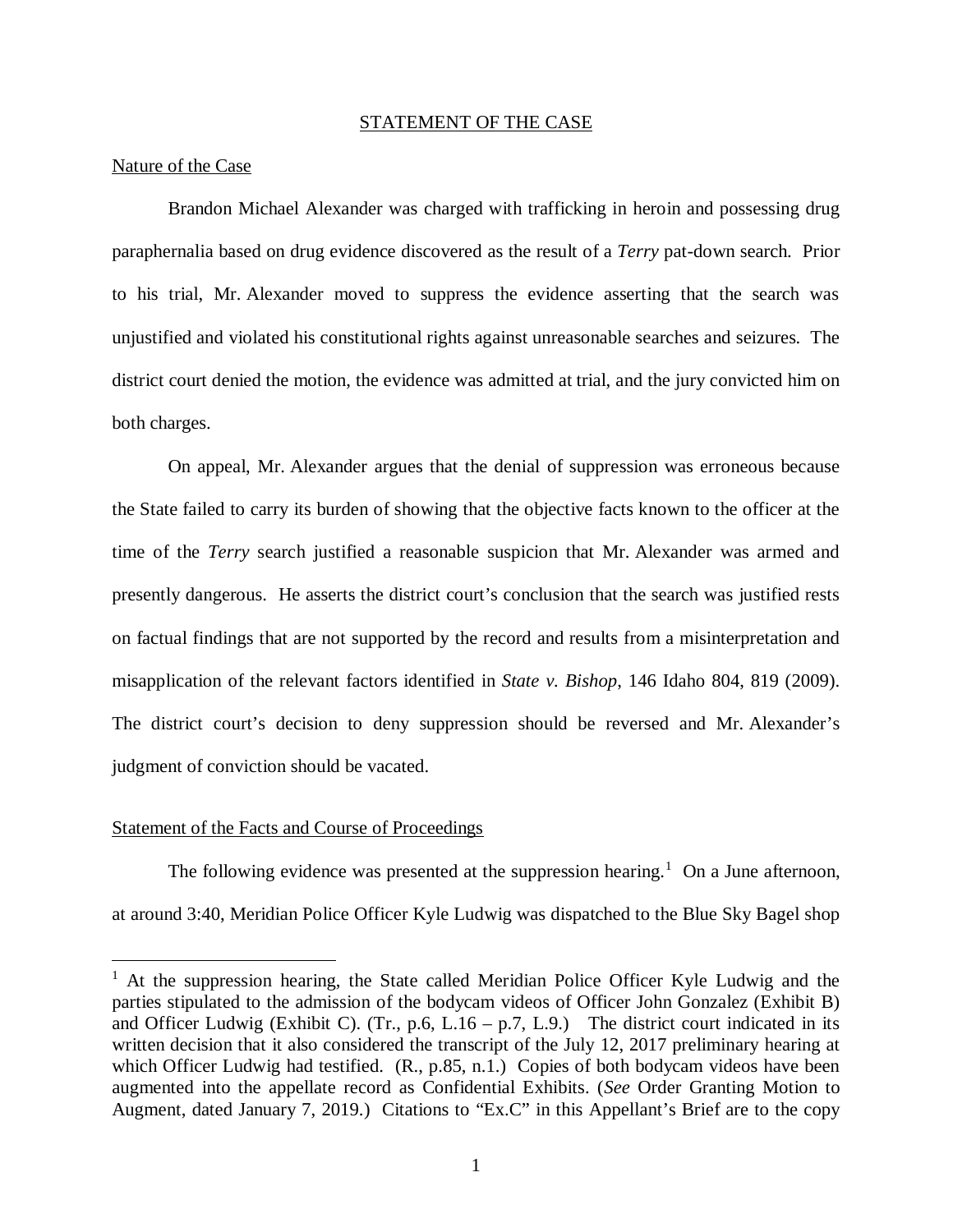in Meridian in response to a caller's report that "a male and female had been spending an extended period of time in the store, going back and forth to the bathroom for lengthy periods of time." (Tr., p.10, L.18 – p.11, L.[2](#page-6-0)1.)<sup>2</sup> On his way to the location, Officer Ludwig called the reporting party – a bagel shop employee – who told the officer that the same couple was in the bagel restaurant the previous day, doing the same thing, and that during their shift employees found what they "believed to be drug paraphernalia" in the trash: a small, Ziploc-style bag with orange and black markings of a skull or skeleton. (Prelim.Tr., p.17, Ls.1-10; Tr., p.11, L.23 – p.12, L.7.)

Officer Ludwig arrived at Blue Sky Bagel with his assist officer, Sergeant Gonzalez; as the officers entered the restaurant they were directed to a female seated alone at one of the tables and were advised the male was in the bathroom. (Tr., p.12, Ls.14-24, p.29, Ls.10-14.) Officer Ludwig observed the female begin to manipulate her cell phone, looking up at the officers, and then going back to texting. (Tr., p.13, Ls.20-25, p.28, L.14 – p.29, L.9.) Officer Ludwig assumed the female was texting the male to notify of the police presence, and he immediately walked over to the bathroom and knocked on the door. (Tr., p.13, Ls.20-25, p.28, L.14 – p.29, L.9.) Officer Ludwig testified that he heard movement inside "but nothing that I deemed alarming, at the time [such as] the destruction of evidence or anything like that." (Tr., p.14, L.24 – p.15, L.2; Ex.C, 00:44 – 1:10.) Within a few seconds, Mr. Alexander stepped out and Officer Ludwig confronted him. (Tr., p.15, Ls.3-17; Ex.C, 00:44.)

of Officer Ludwig's bodycam video admitted at the suppression hearing. The redacted version of Officer Ludwig's bodycam video admitted at trial as State's Exhibit 3 is also part of the appellate record.

<span id="page-6-0"></span> $2$  The transcripts of the suppression hearing, jury trial, and sentencing hearing are contained in a single transcript volume, cited as "Tr."; the transcript of the preliminary hearing is contained in a separate transcript volume, cited as "Prelim.Tr." "Exhibit C" refers to the video recording of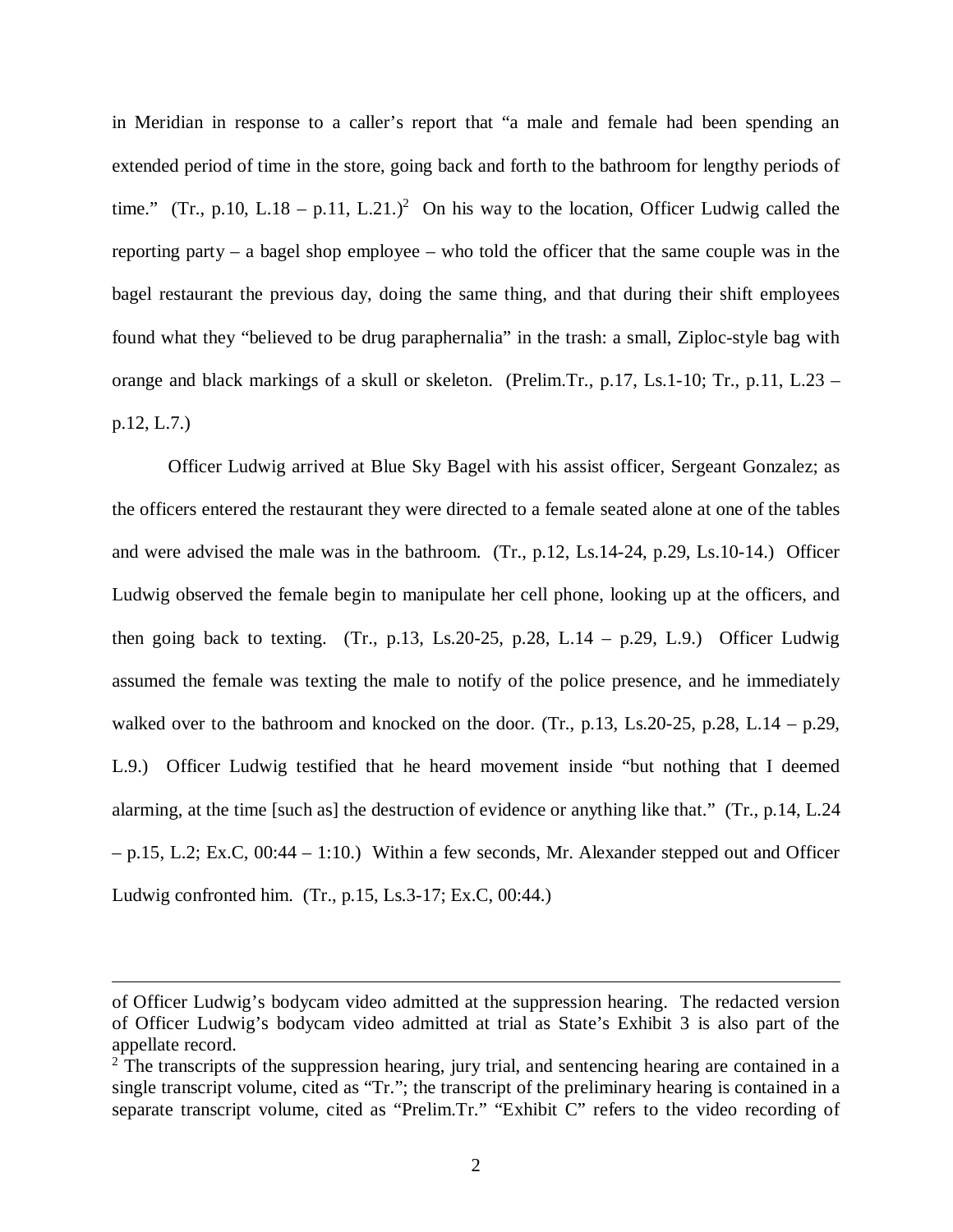Officer Ludwig's bodycam video shows that Mr. Alexander stepped out of the bathroom slowly and calmly, with his hands empty and out in front him and plainly visible to the officer; the video shows Mr. Alexander was wearing basketball shorts and a short-sleeved shirt that revealed a bandage on his wrist. (Ex.C, 00:44.) The bodycam also recorded the brief discussion that ensued:

| Officer Ludwig: | Can I see your ID real fast?                                                      |
|-----------------|-----------------------------------------------------------------------------------|
| Mr. Alexander:  | My wallet is out there.                                                           |
| Officer Ludwig: | What's going on with your wrist?                                                  |
| Mr. Alexander:  | I have, like a, abscess.                                                          |
| Officer Ludwig: | You have an abscess? 'Kay. Is that from drug use?                                 |
| Mr. Alexander:  | Um. [Shrugs]                                                                      |
| Officer Ludwig: | I can see your arm.                                                               |
| Mr. Alexander:  | Yah.                                                                              |
| Officer Ludwig: | You shoot up in the bathroom?                                                     |
| Mr. Alexander:  | No, I did not.                                                                    |
| Officer Ludwig: | Do me a favor. Put your hands on top of your head and<br>lace your fingers for me |

 $(EX.C., 00:44 - 1:10.)<sup>3</sup>$  $(EX.C., 00:44 - 1:10.)<sup>3</sup>$  $(EX.C., 00:44 - 1:10.)<sup>3</sup>$ 

The video shows that Mr. Alexander promptly complied with the officer's instructions,

placing his hands on his head and turning around with his back to the officer. (Ex.C, 00:44 –

Officer Ludwig's bodycam. Appellant's Counsel has attempted to accurately quote from its audio, recognizing the Exhibit is the official record.

<span id="page-7-0"></span><sup>&</sup>lt;sup>3</sup> *After* he began the search, the officer asked additional, rapid-fire questions about what was in the pockets; as this Court can see from the video, Mr. Alexander's shorts are being manipulated by the officer *before* Mr. Alexander answers these questions. (*See*, Ex.C, 01:15-25.)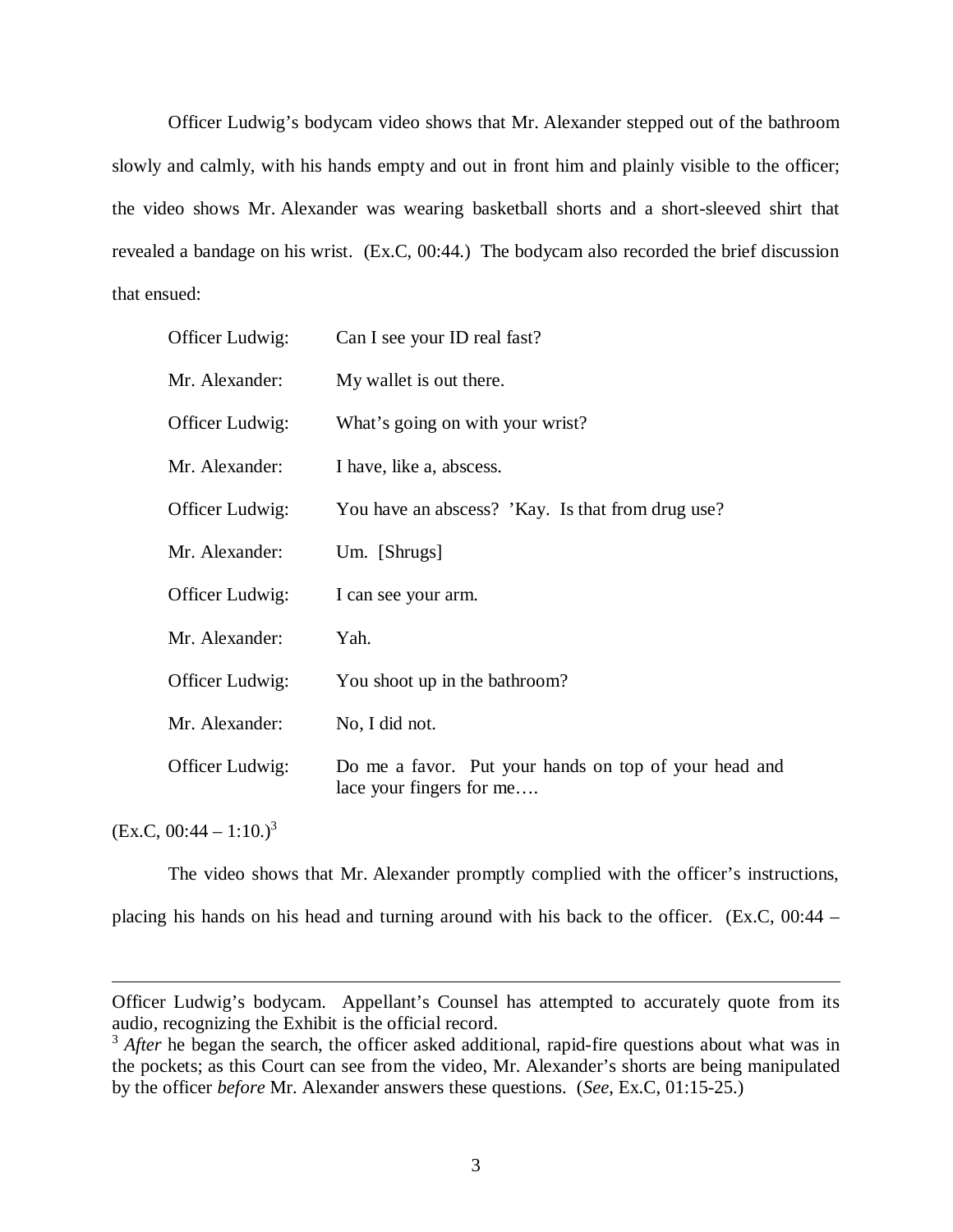1:10.) Officer Ludwig testified he then conducted a pat-search for weapons. (Tr., p.20, Ls.6-18; Prelim.Tr., p.8, L.23 – p.12, L.17.) In conducting that search, the officer felt a syringe and foil, which he suspected were drug paraphernalia, which led to his discovering drug paraphernalia and a small knife; based on his discovery of those items, the officer placed Mr. Alexander in handcuffs and searched his shirt pockets and backpack, discovering additional drug evidence including several grams of heroin. (*See*, *e.g*., Tr., p.20, Ls.6-18; Prelim.Tr., p.8, L.23 – p.12, L.17.)

The State charged Mr. Alexander with heroin trafficking and possession of drug paraphernalia. (R., pp.10-11, 24-25.) Mr. Ludwig filed a motion to suppress the evidence asserting that the pat-down search<sup>[4](#page-8-0)</sup> was not consensual and done without reason to believe that he was presently armed and dangerous, in violation of his constitutional rights against unreasonable searches and seizures. (R., pp.55-62.) The State filed a brief in opposition. (R., pp.77-81.)

At the suppression hearing, Officer Ludwig testified that the gym-style basketball shorts Mr. Alexander was wearing were being "weighed down by apparently several objects in his pockets."<sup>[5](#page-8-1)</sup> (Tr., p.17, Ls.5-8.) The officer testified he was concerned for his safety "based on my observations of the female that the male had been notified to law enforcement's presence and that potentially the items in his pocket could be used as a weapon." (Tr. p.17, Ls.21-22.) The officer also testified he "was concerned about the presence of syringes." (Tr., p.18, Ls.1-8.) According to the officer, Mr. Alexander was sweating profusely, his eyes had a "glazed-over kind of look to them" and was "moving very, very slowly as he exited the bathroom." (Tr., p.16,

<span id="page-8-1"></span><span id="page-8-0"></span><sup>&</sup>lt;sup>4</sup> Trial counsel advised the district court that Mr. Alexander was not challenging the stop. (Tr., p.31, Ls.4-6.)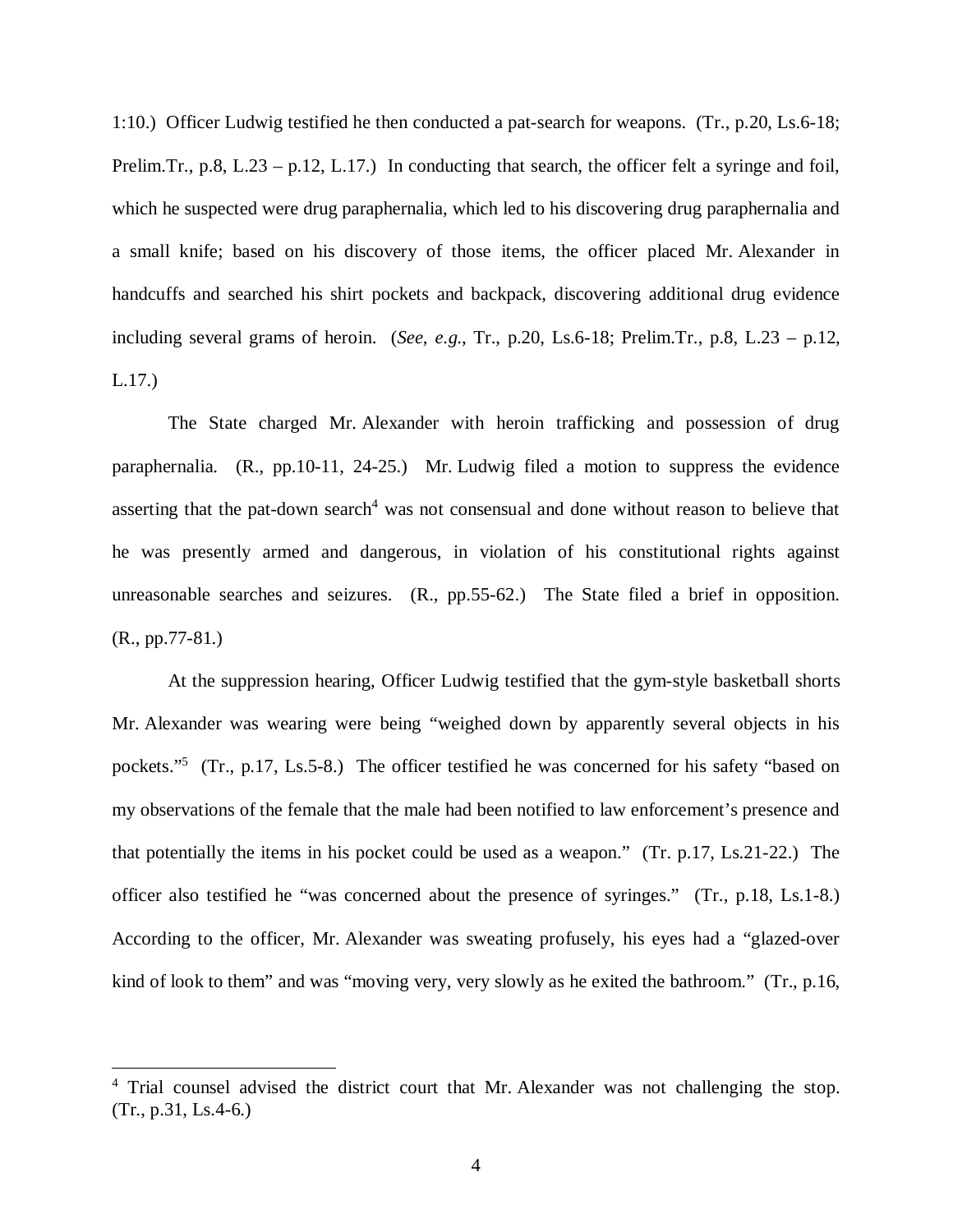L.20 – p.17, L.5; p.21, Ls.14-21; Prelim.Tr., p.21, Ls.19-21.) The officer testified that based on these observations and his training and experience, he believed Mr. Alexander was under the influence of a controlled substance. (Tr., p.17, Ls.12-16.) When asked about safety, the officer stated,

Obviously people that are under the influence of controlled substances can act in irrational or dangerous manners. An individual that is under the influence and has access to a knife or syringe or anything else can become concerned about the level of punishment that they're potentially looking at, become frightened by the presence of law enforcement and can lash out. …

And just dealing with you know, with drugs you're typically dealing with weapons.

(Tr., p.19, Ls.3-22.)

The district court denied Mr. Alexander's motion to suppress. (R., pp.84-91.)

Referencing the Idaho Supreme Court's multi-factored inquiry set forth in *State v. Bishop*, 146

Idaho 804, 819 (2019), the district court concluded that Officer Ludwig was justified in

conducting the pat search based on its findings that the following factors were present:

(1) The Defendant had bulging pockets that resembled a weapon, (2) the Defendant appeared nervous, (3) the Defendant appeared to be under the influence of drugs, and (4) the Defendant was uncooperative to the extent that he denied using or possession drugs. In addition to those factors, the officers had a tip that the Defendant might be selling drugs from the bathroom and the officers saw the female suspect send a text potentially alerting the Defendant about the police presence. …

Based on the totality of the circumstances, Officer Ludwig made a reasonable inference that the defendant posed a safety risk *or* was potentially armed and dangerous.

(R., p.91.) (Emphasis added.)

<sup>&</sup>lt;sup>5</sup> The video from Officer Ludwig's bodycam does not show the area below Mr. Alexander's waist until after he turns around. (*See generally*, Ex.C.)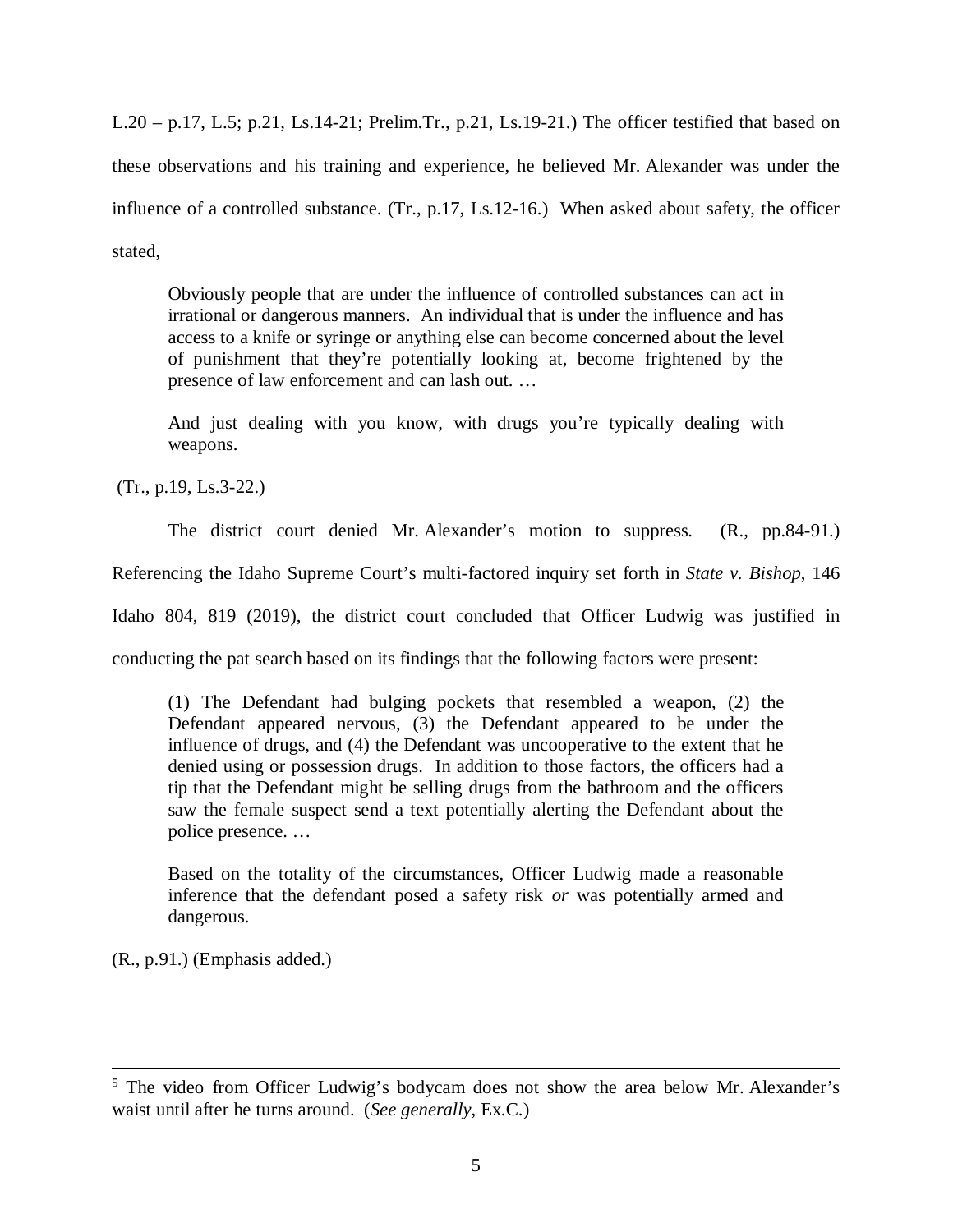Mr. Alexander went to trial and the drug evidence was admitted. (*See* Tr., p.229, L.8 – p.237, L.17.) The jury found Mr. Alexander guilty of both charges. (Tr., p.305, Ls.2-7.) The district court sentenced Mr. Alexander to ten years, with three years fixed, on the trafficking charge, and imposed a concurrent term of 90 days' jail on the paraphernalia charge. (Tr., p.331, Ls.10-15.) Mr. Alexander filed a Notice of Appeal timely from his judgment of conviction. (R., pp.155-157.)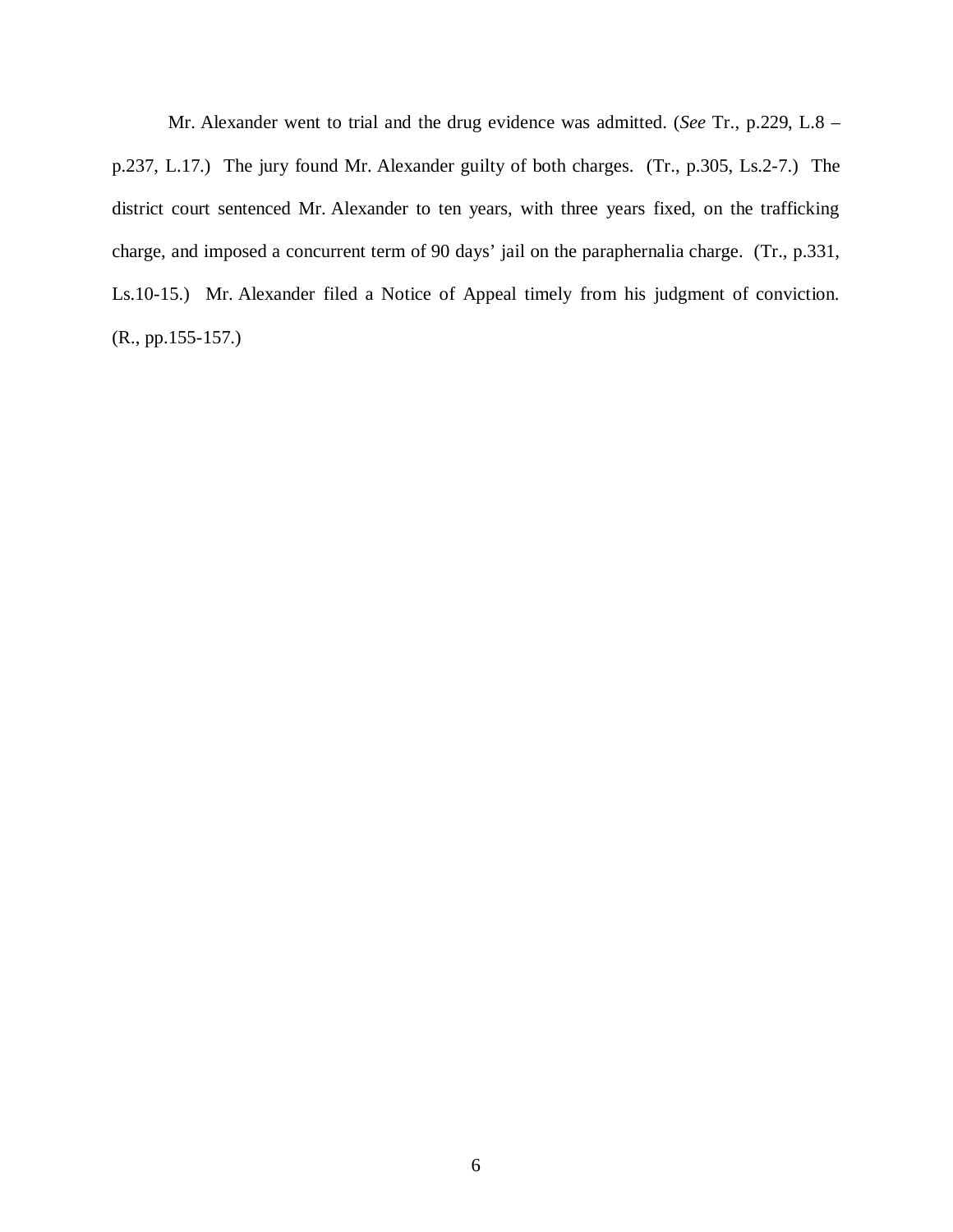# ISSUE

Did the district court err when it denied Mr. Alexander's motion to suppress?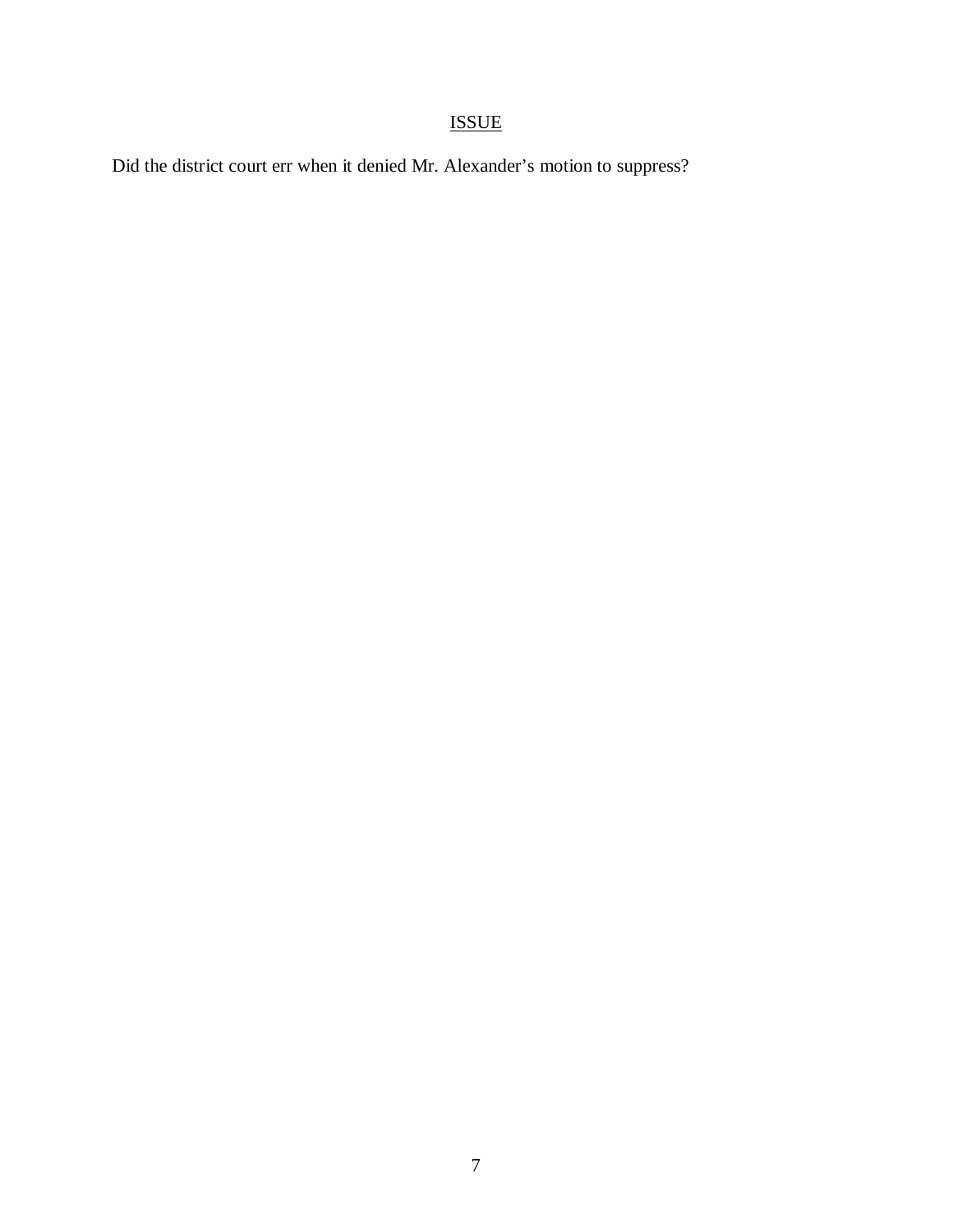#### ARGUMENT

#### The District Court Erred When It Denied Mr. Alexander's Motion To Suppress

#### A. Introduction

Officer Ludwig violated Mr. Alexander's Fourth Amendment rights when, without an objective factual basis for suspecting Mr. Alexander was both armed and dangerous, the officer conducted a pat search of his person for weapons. As set forth below, the district court's conclusion that the officer was justified in conducting a weapons search is based on factual findings that are not supported by the record and results from a misinterpretation and misapplication of the relevant factors identified in *State v. Bishop*, 146 Idaho 804, 819 (2009). The district court's denial of suppression should be reversed and Mr. Alexander's convictions should be vacated.

### B. Standard Of Review

Review of a trial court's decision denying a suppression motion is bifurcated. The appellate court defers to the trial courts factual findings unless they are shown to be clearly erroneous. *State v. Downing*, 163 Idaho 26, 31 (2017). "This Court maintains free review, however, over whether the facts surrounding the search and seizure satisfy constitutional requirements." *Id*.

The deference to the trial court's factual findings reflects "the trial court's special role to weigh conflicting evidence and judge the credibility of witnesses." *State v. Anderson*, 164 Idaho 309, 313 (2018). However, where the appellate court has exactly the same evidence before it as was considered by the district court, the appellate court does not extend the usual deference to the district court's evaluation of the evidence. *Id*. "Under these limited circumstances, the appellate court's role is to freely review the evidence and weigh the evidence in the same manner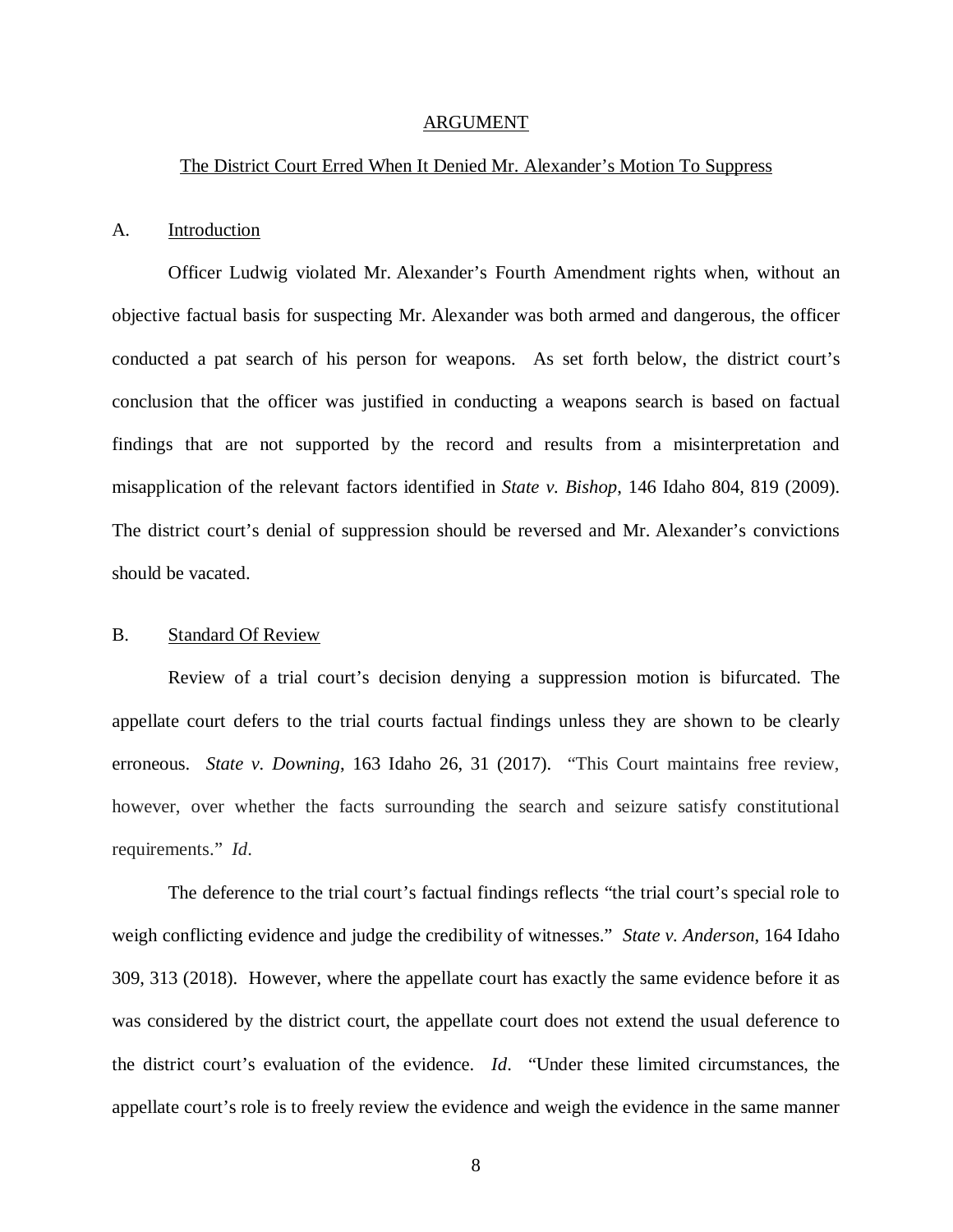as the trial court would do." *Id.*, 164 Idaho at 313 (citing *State v. Lankford*, 162 Idaho 477, 492 (2017)).

# C. The District Court Erred When It Denied Suppression Because The Officer's Pat-Down Search Was Not Justified By A Reasonable Belief That Mr. Alexander Was Armed And Presently Dangerous

The Fourth Amendment to the United States Constitution protects "[t]he right of the people to be secure in their persons, houses, and effects, against unreasonable searches and seizures." [U.S. Const. amend IV](https://1.next.westlaw.com/Link/Document/FullText?findType=L&pubNum=1000583&cite=USCOAMENDIV&originatingDoc=I7ff400809faf11e7a4449fe394270729&refType=LQ&originationContext=document&transitionType=DocumentItem&contextData=(sc.Search)). Evidence obtained in violation of the Fourth Amendment is subject to the exclusionary rule, which requires all evidence obtained as a direct or indirect result of the illegal search or seizure, *i.e*., the "fruit of the poisonous tree," to be excluded. *E.g.*, *[Wong](https://1.next.westlaw.com/Link/Document/FullText?findType=Y&serNum=1963125280&pubNum=0000780&originatingDoc=I7ff400809faf11e7a4449fe394270729&refType=RP&fi=co_pp_sp_780_484&originationContext=document&transitionType=DocumentItem&contextData=(sc.Search)#co_pp_sp_780_484) Sun v. United States*[, 371 U.S. 471, 484–85 \(1963\)](https://1.next.westlaw.com/Link/Document/FullText?findType=Y&serNum=1963125280&pubNum=0000780&originatingDoc=I7ff400809faf11e7a4449fe394270729&refType=RP&fi=co_pp_sp_780_484&originationContext=document&transitionType=DocumentItem&contextData=(sc.Search)#co_pp_sp_780_484); *[Segura v. United States](https://1.next.westlaw.com/Link/Document/FullText?findType=Y&serNum=1984132644&pubNum=0000780&originatingDoc=I7ff400809faf11e7a4449fe394270729&refType=RP&fi=co_pp_sp_780_804&originationContext=document&transitionType=DocumentItem&contextData=(sc.Search)#co_pp_sp_780_804)*, 468 U.S. 796, 804 [\(1984\)](https://1.next.westlaw.com/Link/Document/FullText?findType=Y&serNum=1984132644&pubNum=0000780&originatingDoc=I7ff400809faf11e7a4449fe394270729&refType=RP&fi=co_pp_sp_780_804&originationContext=document&transitionType=DocumentItem&contextData=(sc.Search)#co_pp_sp_780_804) (quoting *Nardone v. United States*[, 308 U.S. 338, 341 \(1939\)](https://1.next.westlaw.com/Link/Document/FullText?findType=Y&serNum=1939126073&pubNum=0000780&originatingDoc=I7ff400809faf11e7a4449fe394270729&refType=RP&fi=co_pp_sp_780_341&originationContext=document&transitionType=DocumentItem&contextData=(sc.Search)#co_pp_sp_780_341)); *State v. Downing*, 163 Idaho 26, 30 (2017).

A warrantless search is *per se* unreasonable unless an exception to the warrant requirement exists. *Downing*, 163 Idaho at 30. "One such exception allows an officer to conduct a limited self-protective pat down search of a detainee in order to remove any weapons." *Id*. (citing *Terry v. Ohio*[, 392 U.S. 1, 30 \(1968\)\)](https://1.next.westlaw.com/Link/Document/FullText?findType=Y&serNum=1968131212&pubNum=0000708&originatingDoc=I7ff400809faf11e7a4449fe394270729&refType=RP&originationContext=document&transitionType=DocumentItem&contextData=(sc.Search)). The "stop and frisk" decisions begin with *Ohio v. Terry*, and its holding that:

[W]here a police officer observes unusual conduct which leads him reasonably to conclude in light of his experience that criminal activity may be afoot and that the persons with whom he is dealing may be armed and presently dangerous, where in the course of investigating this behavior he identifies himself as a policeman and makes reasonable inquiries, and where nothing in the initial stages of the encounter serves to dispel his reasonable fear for his own or others' safety, he is entitled for the protection of himself and others in the area to conduct a carefully limited search of the outer clothing of such persons in an attempt to discover weapons which might be used to assault him.

[392 U.S. 1,](https://1.next.westlaw.com/Link/Document/FullText?findType=Y&serNum=1968131212&pubNum=0000708&originatingDoc=Ibde980ea9c2511d9bc61beebb95be672&refType=RP&originationContext=document&transitionType=DocumentItem&contextData=(sc.DocLink)) 30 (1968).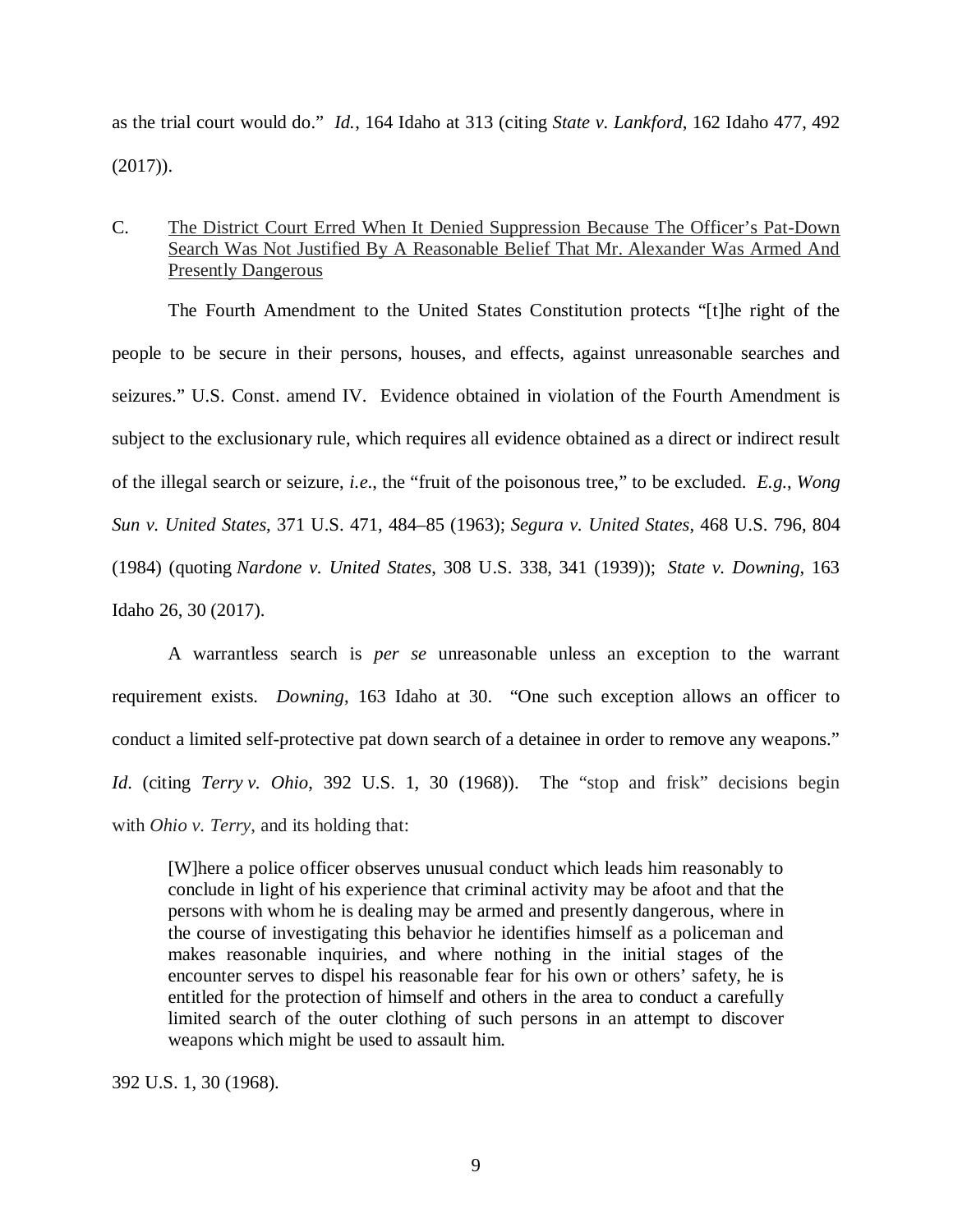Thus, a pat search, or weapons "frisk," is *only* justified "when, at the moment of the frisk, the officer has reason to believe that the individual he or she is investigating is 'armed and presently dangerous to the officer or to others' and nothing in the initial stages of the encounter dispels the officer's belief." *State v. Bishop*, 146 Idaho 804, 817 (quoting *Terry*[, 392 U.S. at 24,](https://1.next.westlaw.com/Link/Document/FullText?findType=Y&serNum=1968131212&pubNum=0000780&originatingDoc=I7ff400809faf11e7a4449fe394270729&refType=RP&fi=co_pp_sp_780_24&originationContext=document&transitionType=DocumentItem&contextData=(sc.Search)#co_pp_sp_780_24) [30\)](https://1.next.westlaw.com/Link/Document/FullText?findType=Y&serNum=1968131212&pubNum=0000780&originatingDoc=I7ff400809faf11e7a4449fe394270729&refType=RP&fi=co_pp_sp_780_24&originationContext=document&transitionType=DocumentItem&contextData=(sc.Search)#co_pp_sp_780_24) (emphasis added). "The test is an objective one that asks whether, under the totality of the circumstances, a reasonably prudent person would be justified in concluding that the individual posed a risk of danger." *Bishop*, [at 817 \(](https://1.next.westlaw.com/Link/Document/FullText?findType=Y&serNum=2017978207&pubNum=0000431&originatingDoc=I7ff400809faf11e7a4449fe394270729&refType=RP&originationContext=document&transitionType=DocumentItem&contextData=(sc.Search))citing *State v. Henage*[, 143 Idaho 655, 660–61 \(2007\)](https://1.next.westlaw.com/Link/Document/FullText?findType=Y&serNum=2011281714&pubNum=0004645&originatingDoc=I7ff400809faf11e7a4449fe394270729&refType=RP&fi=co_pp_sp_4645_21&originationContext=document&transitionType=DocumentItem&contextData=(sc.Search)#co_pp_sp_4645_21) and *Terry*[, 392 U.S. at 27.\)](https://1.next.westlaw.com/Link/Document/FullText?findType=Y&serNum=1968131212&pubNum=0000780&originatingDoc=I7ff400809faf11e7a4449fe394270729&refType=RP&fi=co_pp_sp_780_27&originationContext=document&transitionType=DocumentItem&contextData=(sc.Search)#co_pp_sp_780_27) "To satisfy this standard, the officer must indicate 'specific and articulable facts which, taken together with rational inferences from those facts,' in light of his or her experience, justify the officer's suspicion that the individual was armed and dangerous." *Bishop*, at 888-19; *Terry*[, 392 U.S. at 21.](https://1.next.westlaw.com/Link/Document/FullText?findType=Y&serNum=1968131212&pubNum=0000780&originatingDoc=I7ff400809faf11e7a4449fe394270729&refType=RP&fi=co_pp_sp_780_21&originationContext=document&transitionType=DocumentItem&contextData=(sc.Search)#co_pp_sp_780_21)

Even if there are grounds to justify a lawful investigatory stop, such grounds do not automatically justify a frisk for weapons. *State v. Freeland*, 162 Idaho 532, 533 (Ct. App. 2017). An officer may frisk an individual only if the officer can point to specific and articulable facts that would lead a reasonably prudent person to believe that the individual with whom the officer is dealing is armed and presently dangerous and nothing in the initial stages of the encounter serves to dispel this belief. *Id*.

In *Bishop*, the Idaho Supreme Court gleaned from *Terry* and its progeny<sup>[6](#page-14-0)</sup> eight, nonexclusive, factors that influence whether a reasonable person in the officer's position would conclude that a particular individual was armed and dangerous:

<span id="page-14-0"></span><sup>6</sup> The Court cited the following: *Ybarra v. Illinois*[, 444 U.S. 85, 93](https://1.next.westlaw.com/Link/Document/FullText?findType=Y&serNum=1979135192&pubNum=708&originatingDoc=I56c5f46aeee811ddb77d9846f86fae5c&refType=RP&fi=co_pp_sp_708_343&originationContext=document&transitionType=DocumentItem&contextData=(sc.History*oc.Search)#co_pp_sp_708_343) (1979); *[Pennsylvania v.](https://1.next.westlaw.com/Link/Document/FullText?findType=Y&serNum=1978145388&pubNum=708&originatingDoc=I56c5f46aeee811ddb77d9846f86fae5c&refType=RP&fi=co_pp_sp_708_334&originationContext=document&transitionType=DocumentItem&contextData=(sc.History*oc.Search)#co_pp_sp_708_334) Mimms*, 434 U.S. 106, 112 (1977); *State v. Henage*[, 143 Idaho at 661–62;](https://1.next.westlaw.com/Link/Document/FullText?findType=Y&serNum=2011281714&pubNum=4645&originatingDoc=I56c5f46aeee811ddb77d9846f86fae5c&refType=RP&fi=co_pp_sp_4645_22&originationContext=document&transitionType=DocumentItem&contextData=(sc.History*oc.Search)#co_pp_sp_4645_22) *State v. Davenport*, 144 Idaho 99, 103 (Ct. App. 2007); *State v. Holler*[, 136 Idaho 287, 2](https://1.next.westlaw.com/Link/Document/FullText?findType=Y&serNum=2001635468&pubNum=4645&originatingDoc=I56c5f46aeee811ddb77d9846f86fae5c&refType=RP&fi=co_pp_sp_4645_684&originationContext=document&transitionType=DocumentItem&contextData=(sc.History*oc.Search)#co_pp_sp_4645_684)[92 \(Ct.](https://1.next.westlaw.com/Link/Document/FullText?findType=Y&serNum=2011605266&pubNum=4645&originatingDoc=I56c5f46aeee811ddb77d9846f86fae5c&refType=RP&fi=co_pp_sp_4645_1201&originationContext=document&transitionType=DocumentItem&contextData=(sc.History*oc.Search)#co_pp_sp_4645_1201) App. 2001); *State v. Babb*[, 133 Idaho 890, 893 \(Ct. App. 2000\)](https://1.next.westlaw.com/Link/Document/FullText?findType=Y&serNum=2000054273&pubNum=661&originatingDoc=I56c5f46aeee811ddb77d9846f86fae5c&refType=RP&fi=co_pp_sp_661_636&originationContext=document&transitionType=DocumentItem&contextData=(sc.History*oc.Search)#co_pp_sp_661_636); *[State v. Simmons](https://1.next.westlaw.com/Link/Document/FullText?findType=Y&serNum=1991165388&pubNum=661&originatingDoc=I56c5f46aeee811ddb77d9846f86fae5c&refType=RP&fi=co_pp_sp_661_792&originationContext=document&transitionType=DocumentItem&contextData=(sc.History*oc.Search)#co_pp_sp_661_792)*, 120 Idaho 672, 677 (Ct. App. 1991).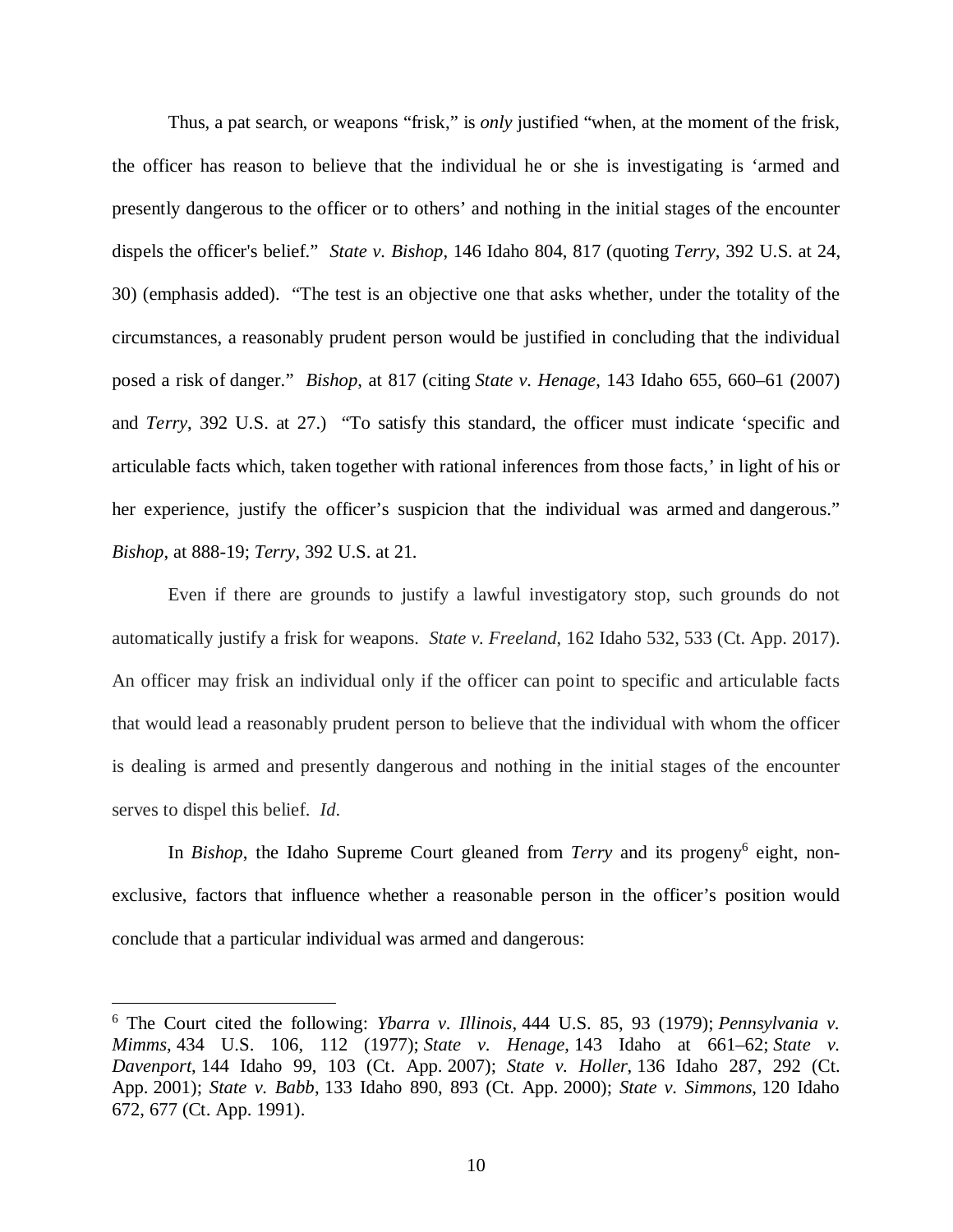[1] whether there were any bulges in the suspect's clothing that resembled a weapon; [2] whether the encounter took place late at night or in a high crime area; and [3] whether the individual made threatening or furtive movements, [4] indicated that he or she possessed a weapon, [5] appeared nervous or agitated, [6] appeared to be under the influence of alcohol or illegal drugs, [7] was unwilling to cooperate, [8] or had a reputation for being dangerous.

146 [Idaho 804, 819 \(2009\). The Court stated that, "Whether any of these considerations, taken](https://1.next.westlaw.com/Link/Document/FullText?findType=Y&serNum=2017978207&pubNum=0004645&originatingDoc=I7ff400809faf11e7a4449fe394270729&refType=RP&fi=co_pp_sp_4645_1218&originationContext=document&transitionType=DocumentItem&contextData=(sc.Search)#co_pp_sp_4645_1218) [together or by themselves, are enough to justify a](https://1.next.westlaw.com/Link/Document/FullText?findType=Y&serNum=2017978207&pubNum=0004645&originatingDoc=I7ff400809faf11e7a4449fe394270729&refType=RP&fi=co_pp_sp_4645_1218&originationContext=document&transitionType=DocumentItem&contextData=(sc.Search)#co_pp_sp_4645_1218) *[Terry](https://1.next.westlaw.com/Link/Document/FullText?findType=Y&serNum=1968131212&originatingDoc=I56c5f46aeee811ddb77d9846f86fae5c&refType=RP&originationContext=document&transitionType=DocumentItem&contextData=(sc.DocLink))* frisk depends on an analysis of the [totality of the circumstances."](https://1.next.westlaw.com/Link/Document/FullText?findType=Y&serNum=2017978207&pubNum=0004645&originatingDoc=I7ff400809faf11e7a4449fe394270729&refType=RP&fi=co_pp_sp_4645_1218&originationContext=document&transitionType=DocumentItem&contextData=(sc.Search)#co_pp_sp_4645_1218) *Id*. The Court also emphasized that the frisk must be justified based on *objective* facts, and that an officer's *subjective* feeling that his safety was compromised is irrelevant under the objective totality of the circumstances analysis. *Bishop*, at 819.

As explained below, the district court's application of the *Bishop* factors is flawed, as it relies on factual findings that are not supported by the record, and on an apparent misunderstanding and resulting misapplication of the law. Upon a correct application of the *Bishop* factors to the facts properly found, and to the undisputed evidence in the record, it is clear that the State failed to meet its burden of showing that the objective facts known to the officer at the moment of the search justified a belief that Mr. Alexander was armed and dangerous.

# 1. The District Court's Finding That Mr. Alexander "Had Bulging Pockets That Resembled A Weapon" Is Not Supported By The Record And Is Clearly Erroneous

Under the first *Bishop* factor, the district court found that "the Defendant had bulging pockets that resembled a weapon." (R., p.91.) The record, however, does not support this finding. The video does not show Mr. Alexander's shorts' pockets and the officer never testified that what he observed "resembled a weapon."

The video and officer testimony show that Mr. Alexander was wearing gym basketballstyle shorts as he exited the bathroom. (Tr., p.17, Ls.5-8; *See generally* Ex.C.) While the video does not show Mr. Alexander's shorts' front pockets as he stepped out of the bathroom (*see*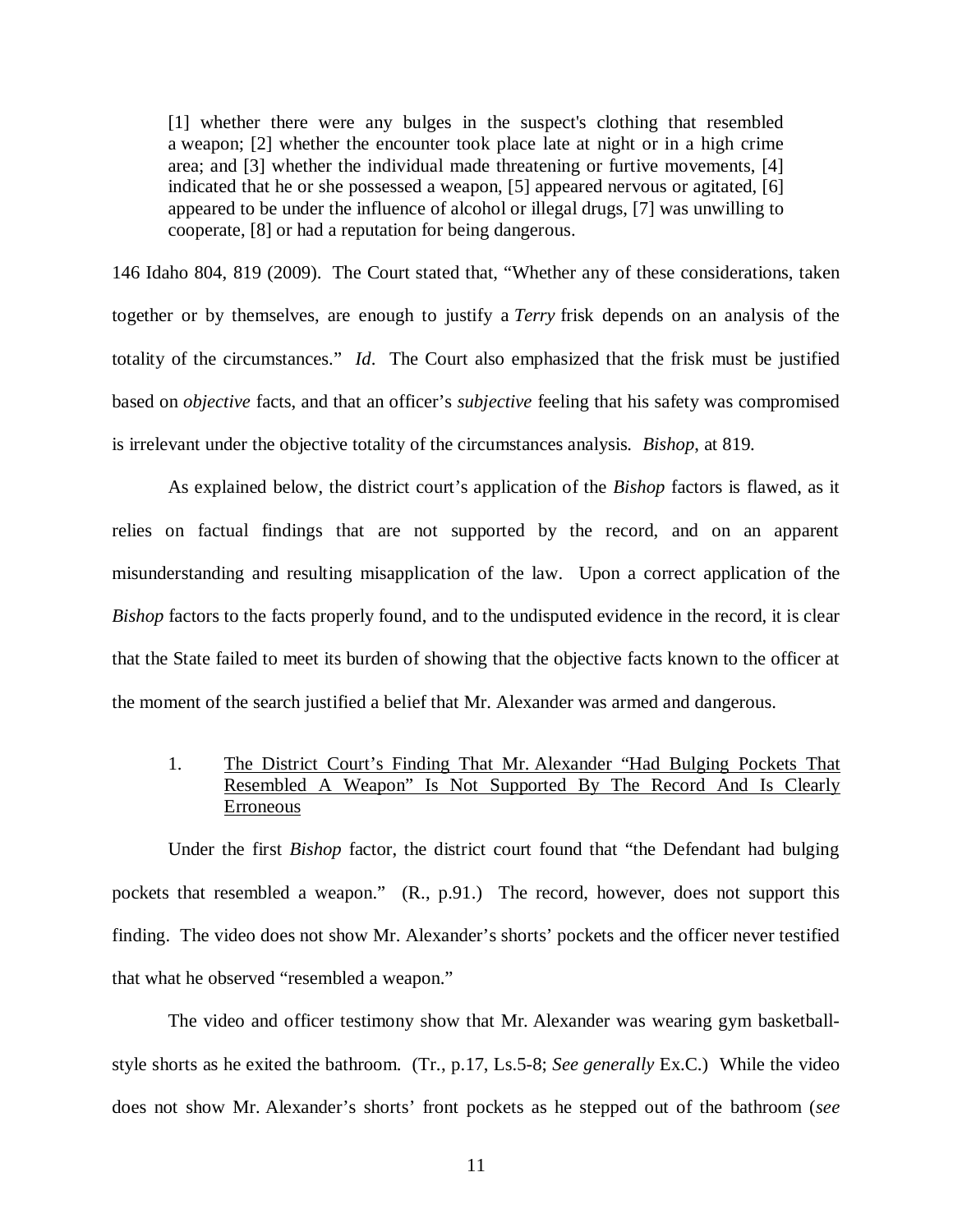*generally* Ex.C, 00:44 -1:11), Officer Ludwig described what he observed at that time. The officer described the shorts as being big "baggy shorts." (Prelim.Tr., p.8, Ls.1-3.) He testified he noticed "there were several items in his pocket that were weighing down his basketball shorts" (Prelim.Tr., p.7, Ls.21-23), and that based on the apparent texting from the female and the "weight and *unknown objects* in his pockets" he conducted the pat search "just to make sure there weren't any weapons" (Prelim.Tr., p.8, L.8-12). At the preliminary hearing, when asked what it was that made him believe the pockets contained a weapon, the officer answered, "*because of the weight* of it, I *felt that there could be* a firearm in the wallet – or in – in the pockets." (Prelim.Tr., p.18, Ls.11-13.) Subsequently, at the suppression hearing, the officer testified that, "the shorts were being weighed down by several objects in his pockets" (Tr., p.17, Ls.5-8), and that he was concerned "*potentially* the items in his pockets *could be utilized as* a weapon" (Tr., p.17, Ls.21-22).

Nowhere in the officer's testimony does he suggest that what he observed "resembled a weapon." The officer does not indicate the items appeared to have a weight that was different from items that are commonly carried in a man's front pockets, like keys, coins, or a cellphone. (*See generally*, Tr., p.8, L.23 – p.29, L.14; Prelim.Tr., p.4, L.5 – p.25, L.17.) Rather, the officer described them as "unknown objects" and said only that "there *could* be a firearm in there" and that he conducted the pat search "just to make sure there weren't any." (Prelim.Tr., p.8, Ls.8- 12.)

Moreover, as the Idaho Supreme Court noted in *Bishop*,

The fact that Bishop "could possibly" be carrying a weapon does not distinguish him from any other individual the police encounter. An officer can never be sure whether a person is carrying a weapon because Idaho law authorizes individuals to carry concealed weapons once they obtain a permit. *See* [I.C. § 18–3302.](https://1.next.westlaw.com/Link/Document/FullText?findType=L&pubNum=1000007&cite=IDSTS18-3302&originatingDoc=I56c5f46aeee811ddb77d9846f86fae5c&refType=LQ&originationContext=document&transitionType=DocumentItem&contextData=(sc.DocLink)) If an officer's bare assertion that a suspect "could possibly" be carrying a weapon was enough to establish that a person posed a risk of danger, officers could frisk any person with whom they come into contact.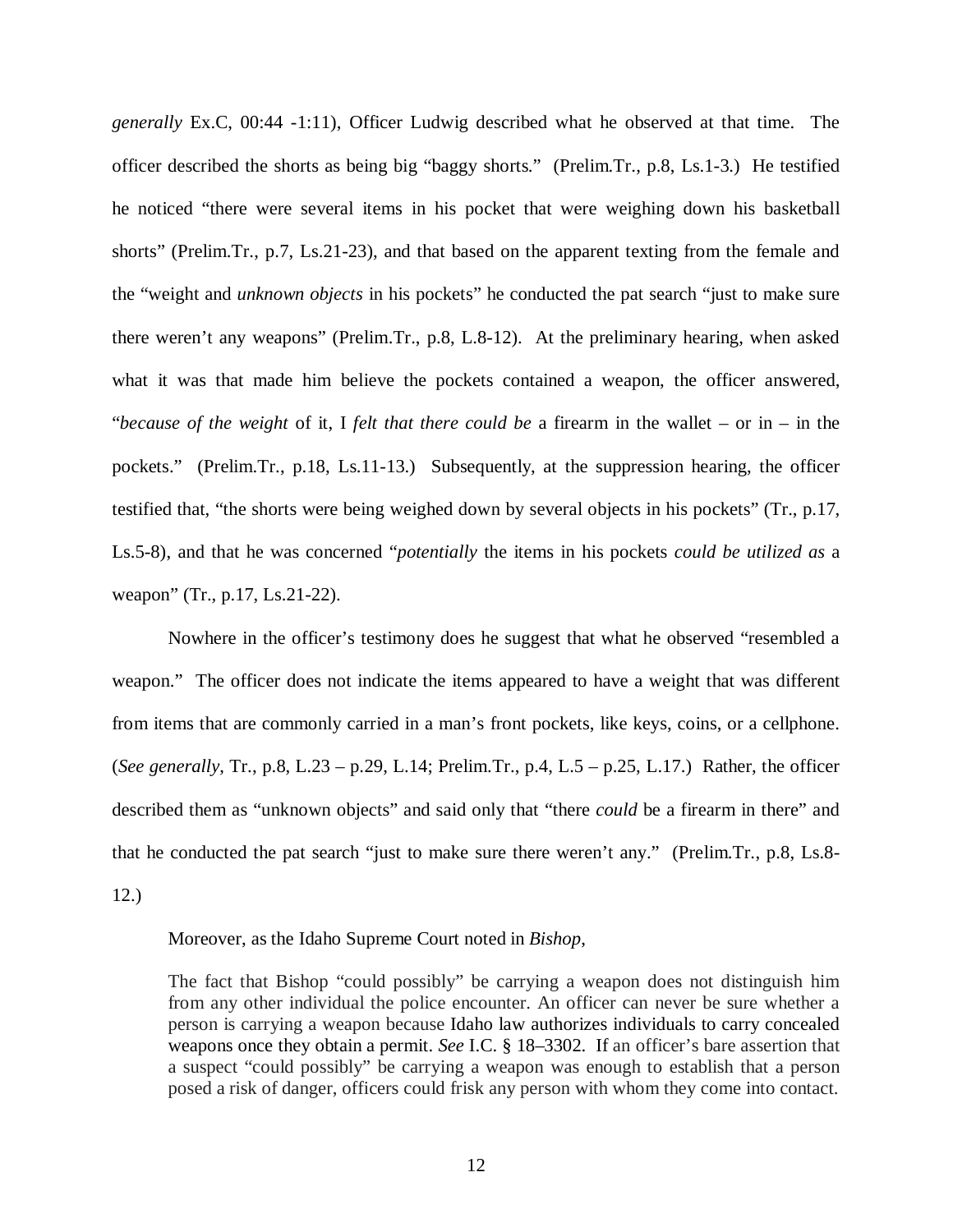146 Idaho 804, 819 n.13.

Because there is no evidence to support the district court's erroneous finding, under the first *Bishop* factor, of any bulge observed in Mr. Alexander's clothing "that resembled a weapon," the district court erred in considering this as a factor in its analysis of totality of the circumstances to determine the reasonableness of the search.

#### 2. The Encounter Did Not Take Place Late At Night Or In A High Crime Area

The second *Bishop* consideration is whether the encounter took place late at night or in a high crime area. 146 Idaho at 819. It is undisputed that the encounter took place inside the Blue Sky Bagel on Fairview Avenue, in Meridian, on a June afternoon. (Tr., p.11, Ls.9-14; R., p.85.) There is no finding or evidence to suggest this was an area or establishment known for its crime. (*See generally*, Tr., p.11, Ls.9-14.) Thus, the time and location of the encounter lend no support to a reasonable belief that Mr. Alexander was armed and presently dangerous.

#### 3. Mr. Alexander Made No Threatening Or Furtive Movements

The third *Bishop* factor asks whether the individual "made threatening or furtive movements." 146 Idaho at 819. A review of Officer Ludwig's body video and the officer's own testimony demonstrates that Mr. Alexander was calm and his movements remarkably slow when the officer accosted him outside the bathroom. (*See* Ex.C, 00:44 – 1:10.) Mr. Alexander was standing, in full view of the officer; his hands were empty and held out where the officer could see them. (See Ex. C,  $00:44 - 1:10$ .) At no point did Mr. Alexander ever attempt to put his hands in his pockets or make quick movements. (Ex.C, 00:44 – 1:10.) On the contrary, in the words of the officer, Mr. Alexander was "moving very, very slowly as he exited the bathroom" and even his speech was "slow paced." (Tr., p.21, Ls.14-21; Prelim.Tr., p.29, Ls.19-21.) Nor did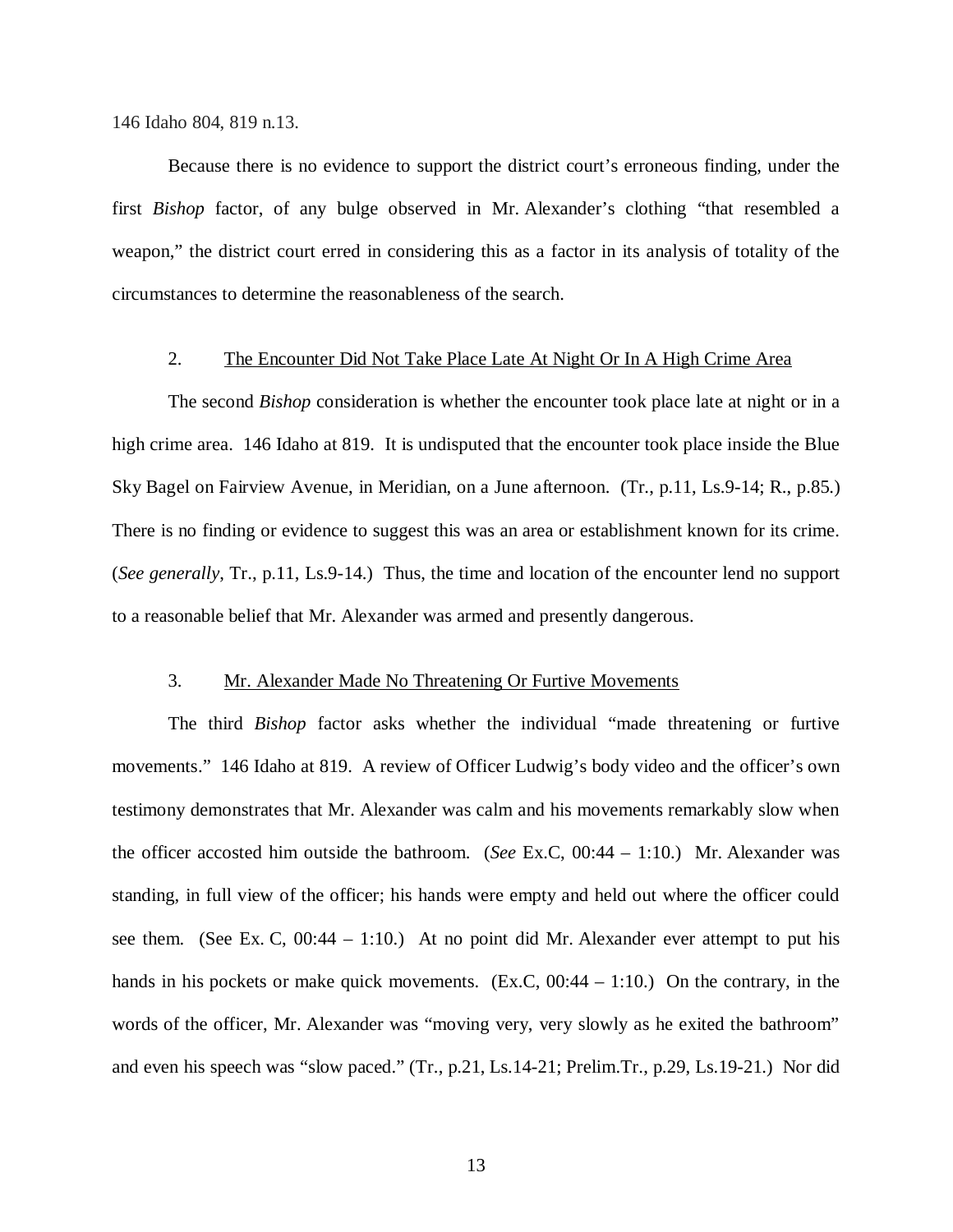the officer testify that Mr. Alexander made any type of movement that concerned him. (*See generally*, Tr., p.8, L.23 – p.29, L.14; Prelim.Tr., p.4, L.5 – p.25, L.17.)

Instead, Officer Ludwig testified that his safety concern was based on his belief that while Mr. Alexander was in the bathroom, the female had sent him texts alerting him to law enforcement's presence. (Prelim.Tr., p.8, Ls.8-12; Tr., p.17, Ls.5-22.) The officer never articulated how or why alerting Mr. Alexander to the officers was connected to officer safety. (*See generally*, Tr., p.8, L.23 – p.29, L.14; Prelim.Tr., p.4, L.5 – p.25, L.17.) However, to the extent Officer Ludwig feared that the texts might prompt Mr. Alexander to attack the officers, that fear would have been dispelled once Mr. Alexander had stepped out of the bathroom, with empty hands visible to the officer, and with movements that were slow and non-threatening.

The facts in this case are like those in *Henage*, wherein the Idaho Supreme Court concluded the objective facts did not justify the officer's pat search. 143 Idaho at 622. Like the defendant in *Henage*, Mr. Alexander made no suspicious movements for his pockets or other areas from which a weapon might be readily retrieved. *Id.*

#### 4. Mr. Alexander Did Not Indicate That He Had A Weapon

A review of the record makes clear that, prior to the pat search, Mr. Alexander did not indicate to the officer that he had a weapon. (*See* Ex.C, 00:44 – 1:10.) Thus, there is no justification for the pat search under the fourth *Bishop* factor.

# 5. Mr. Alexander Did Not Appear Nervous Or Agitated, Contrary To Finding Of The District Court

The district court's finding, made under *Bishop's* fifth factor, that Mr. Alexander appeared to be nervous (R., p.91), is not supported by the record and is clearly erroneous. Although the *prosecutor* argued to the district court that Mr. Alexander had appeared nervous to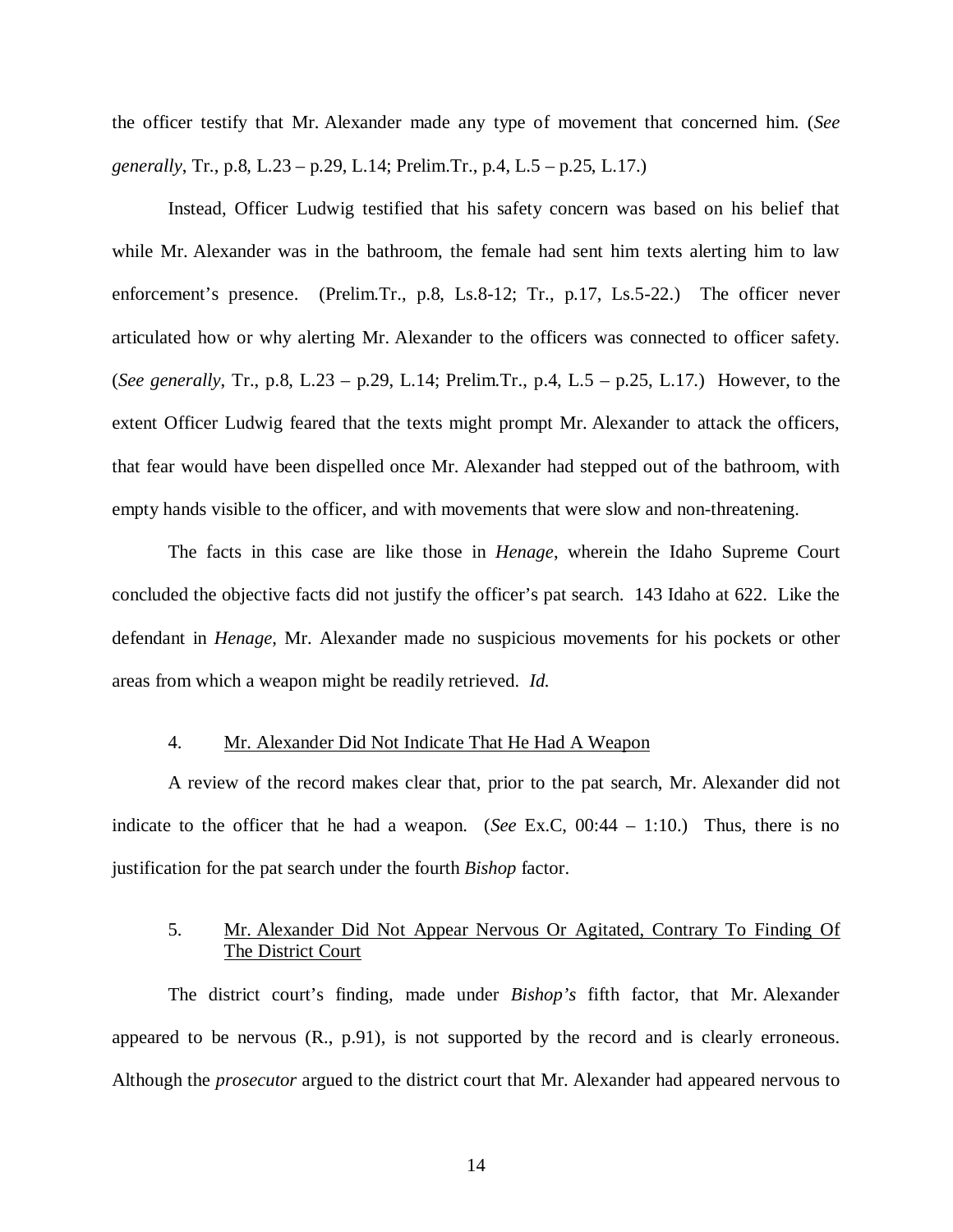the officer (Tr., p.35, Ls.13-14), neither Officer Ludwig's testimony nor the video from his bodycam support such a finding. First, Officer Ludwig did not testify that he thought or perceived Mr. Alexander to be nervous or agitated. (*See generally*, Tr., p.8, L.23 – p.29, L.14; Prelim.Tr., p.4, L.5 – p.25, L.1[7](#page-19-0).)<sup>7</sup> On the contrary, the officer described Mr. Alexander as "moving very, very slowly as he exited the bathroom" and his speech was "slow paced." (Tr., p.21, Ls.14-21; Prelim.Tr., p.219, Ls.19-21.) Officer Ludwig testified that Mr. Alexander was sweating profusely, but the officer repeatedly attributed this symptom to the use and influence of some controlled substance.  $(Tr, p.16, L.20 - p.17, L.17)$ 

Second, as this Court will see upon its review of the same video, Mr. Alexander's behavior as he stepped out of the bathroom and was confronted by the officer does *not* show that he was "nervous or agitated." (*See* Ex.C, 00:44 – 1:10.) Just as the officer had described, the video shows that Mr. Alexander was "moving very, very slowly" and that his speech, likewise, was "slow paced." (*See* Ex.C, 00:44 – 1:10.) Mr. Alexander appears congenial, even if bewildered by having been accosted by a uniformed officer. (*See* Ex.C, 00:44 – 1:10.) As is evident from the video, there is nothing in Mr. Alexander's behavior, actions, or manners that shows a nervousness that is in any way indicative of dangerousness.

6. Officer Ludwig's *Generalized* Statements Regarding Possible Behaviors Of Persons Under The Influence Failed To Justify An *Individualized* Suspicion That Mr. Alexander Was Armed And Presently Dangerous

Although it appeared to Officer Ludwig that Mr. Alexander was under the influence of

<span id="page-19-0"></span> $<sup>7</sup>$  At one point during his question of the officer, the prosecutor stated, incorrectly, "you said he</sup> appeared nervous," and then asked, "Was that especially a concern for you?" (Tr., p.19, Ls.14- 16.) Although Officer Ludwig answered "Yes," the explanation that followed made clear he was referring to Mr. Alexander's drug use; Officer Ludwig never mentioned nervousness nor described nervous behavior that he believed was indicative of dangerousness. (Tr., p.19, Ls.17- 21; *see generally*, Tr., p.7, L.21 – p.29, L.24; Prelim.Tr., p.5, L.3 – p.25, L.9.)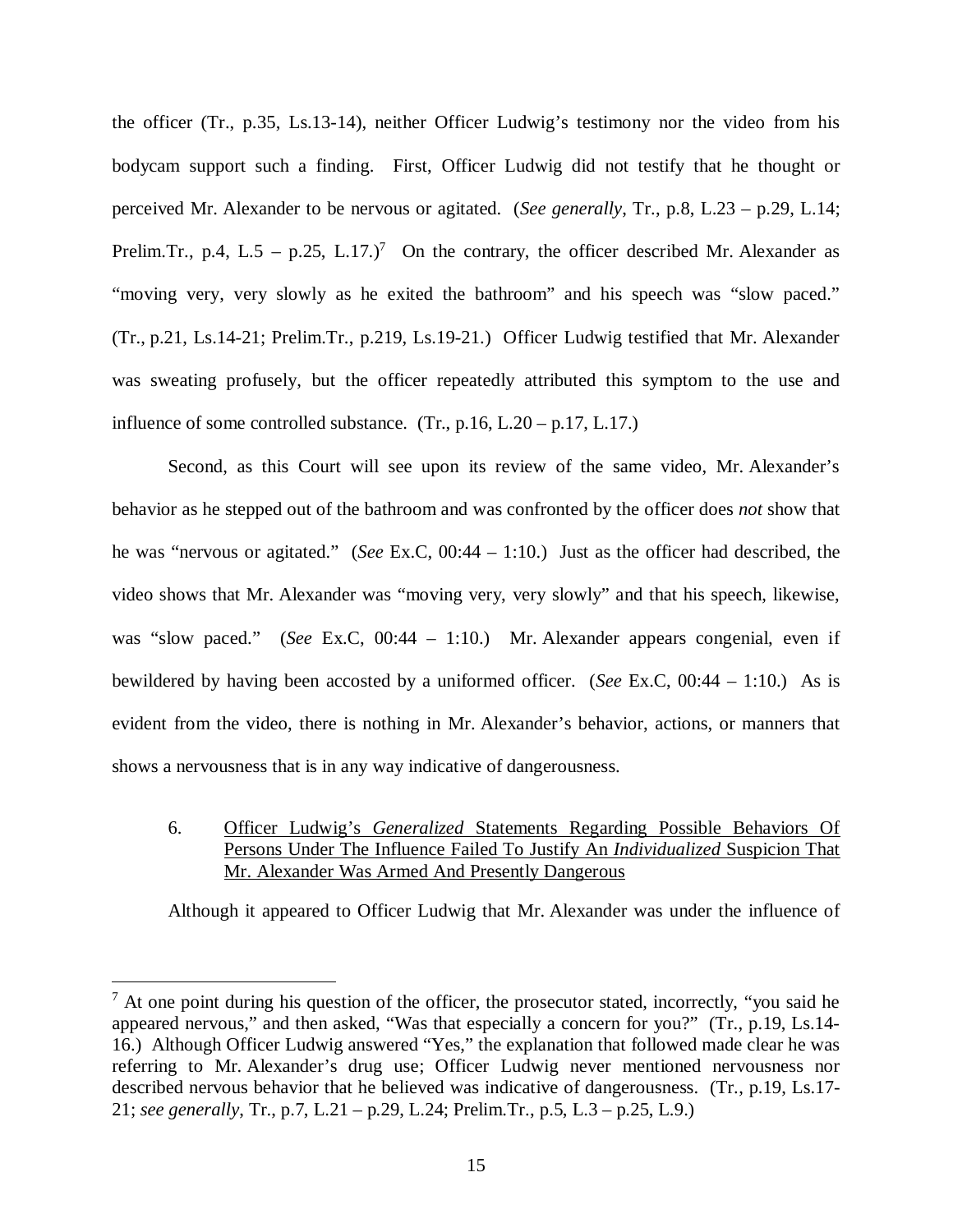drugs, the officer's *generalized* statement regarding possible behaviors of people who are under the influence, was insufficient to support the required *individualized* suspicion that Mr*.* Alexander was armed and dangerous. Officer Ludwig testified that, "Obviously people that are under the influence of controlled substances *can act* in irrational or dangerous manners." (Tr., p.19, Ls.3-5 (emphasis added).) However, such a generalized statement "does not constitute the type of specific articulable fact necessary to justify initiating a search under *Terry*." *See Henage*, 143 Idaho 662. Like the officer in *Henage*, Officer Ludwig failed to particularize his general statement about how "people … can act" to Mr. Alexander whose actual behavior, as shown in the video, was calm and non-threatening, and neither irrational nor dangerous.

Additionally, Mr. Alexander was observed by Blue Sky employees for extensive periods of time inside the restaurant, that day and the day before, but there is no evidence or any complaint of disruptive or aggressive behavior. Moreover, Officer Ludwig himself observed that, when he knocked on the bathroom door, he heard movement inside "but nothing that I deemed alarming," (Tr., p.14, L.24 – p.15, L.2), and that after Mr. Alexander stepped out of the bathroom he was calm and polite, and moved and spoke slowly (*See* Tr., p.21, Ls.14-21; Prelim.Tr., p.219, Ls.19-21; Ex.C, 00:44 – 1:10).

Thus, not only was the officer's general statement about "people that are under influence" not particularized to Mr. Alexander, the evidence showing Mr. Alexander's actual conduct and demeanor served to dispel any reasonable fear of *Mr. Alexander* acting in an irrational or dangerous manner.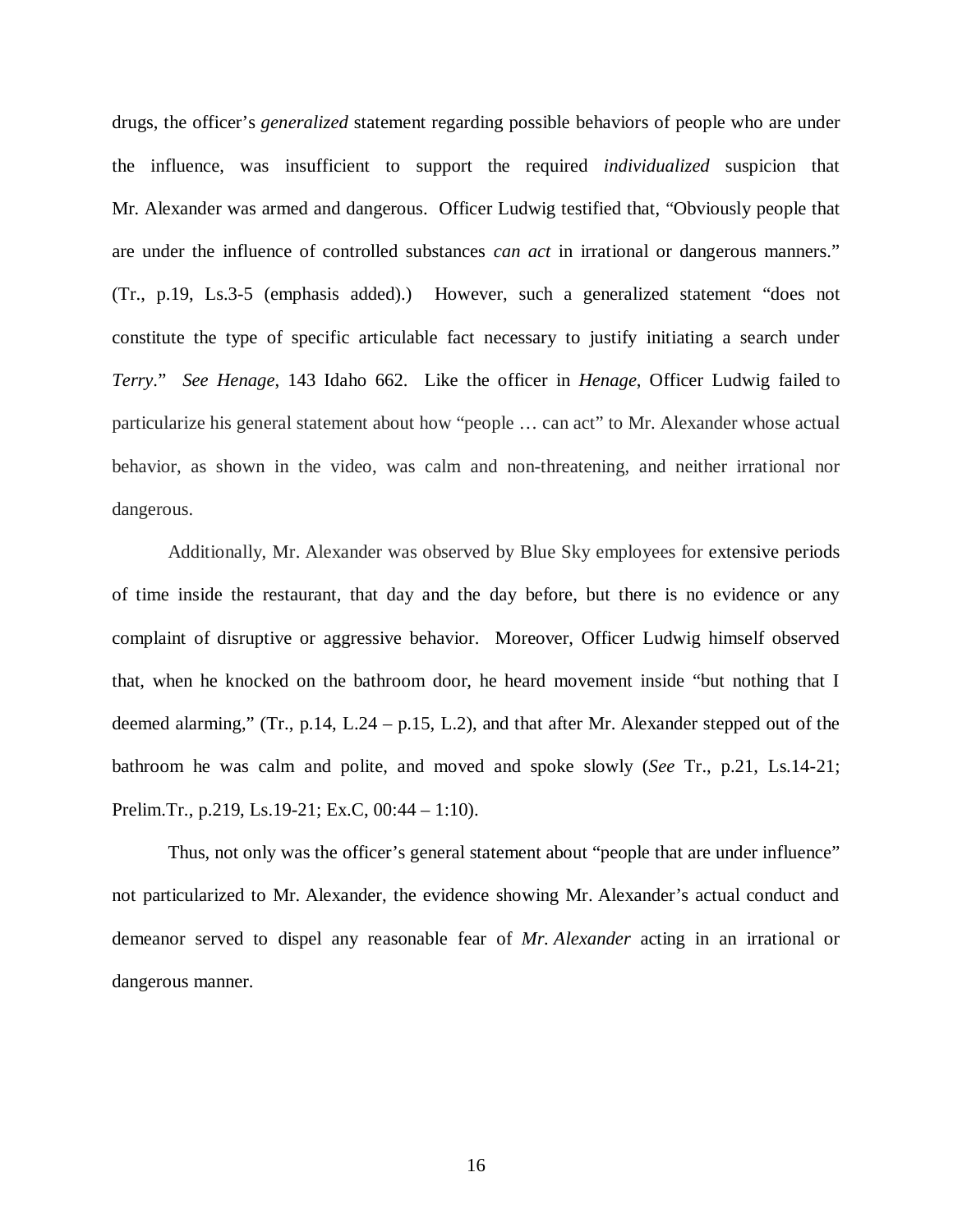# 7. The District Court Erred When It Concluded That Mr. Alexander Was "Uncooperative" When He Denied Using Or Possessing Drugs

The seventh *Bishop* factor asks whether the defendant "was unwilling to cooperate." 146 Idaho at 819. The district court erred in its application of this factor when it concluded that Mr. Alexander was "uncooperative to the extent that he denied using or possessing drugs." (R., p.91.) The district court appears to have misunderstood the meaning of "willingness to cooperate" used in *Bishop*, to mean admitting to the officer's accusations of criminal conduct, which has no bearing on the analysis of whether there is a reason to believe the individual is armed and dangerous.

The officer's questioning and Mr. Alexander's responses *prior*<sup>[8](#page-21-0)</sup> to the pat search was as follows:

| Officer Ludwig: | What's going on with your wrist?                                                  |
|-----------------|-----------------------------------------------------------------------------------|
| Mr. Alexander:  | I have, like a, abscess.                                                          |
| Officer Ludwig: | You have an abscess? 'Kay. Is that from drug use?                                 |
| Mr. Alexander:  | $Um.$ [Shrugs]                                                                    |
| Officer Ludwig: | I can see your arm.                                                               |
| Mr. Alexander:  | Yah.                                                                              |
| Officer Ludwig: | You shoot up in the bathroom?                                                     |
| Mr. Alexander:  | No, I did not.                                                                    |
| Officer Ludwig: | Do me a favor. Put your hands on top of your head and<br>lace Your fingers for me |
|                 |                                                                                   |

 $(EX.C, 00:44 - 1:10.)$ 

<span id="page-21-0"></span><sup>&</sup>lt;sup>8</sup> *After* he began the search, the officer asked additional, rapid-fire questions about what was in the pockets; as this Court can see from the video, Mr. Alexander's shorts are being manipulated by the officer *before* Mr. Alexander answers these questions. (*See*, Ex.C, 01:15-25).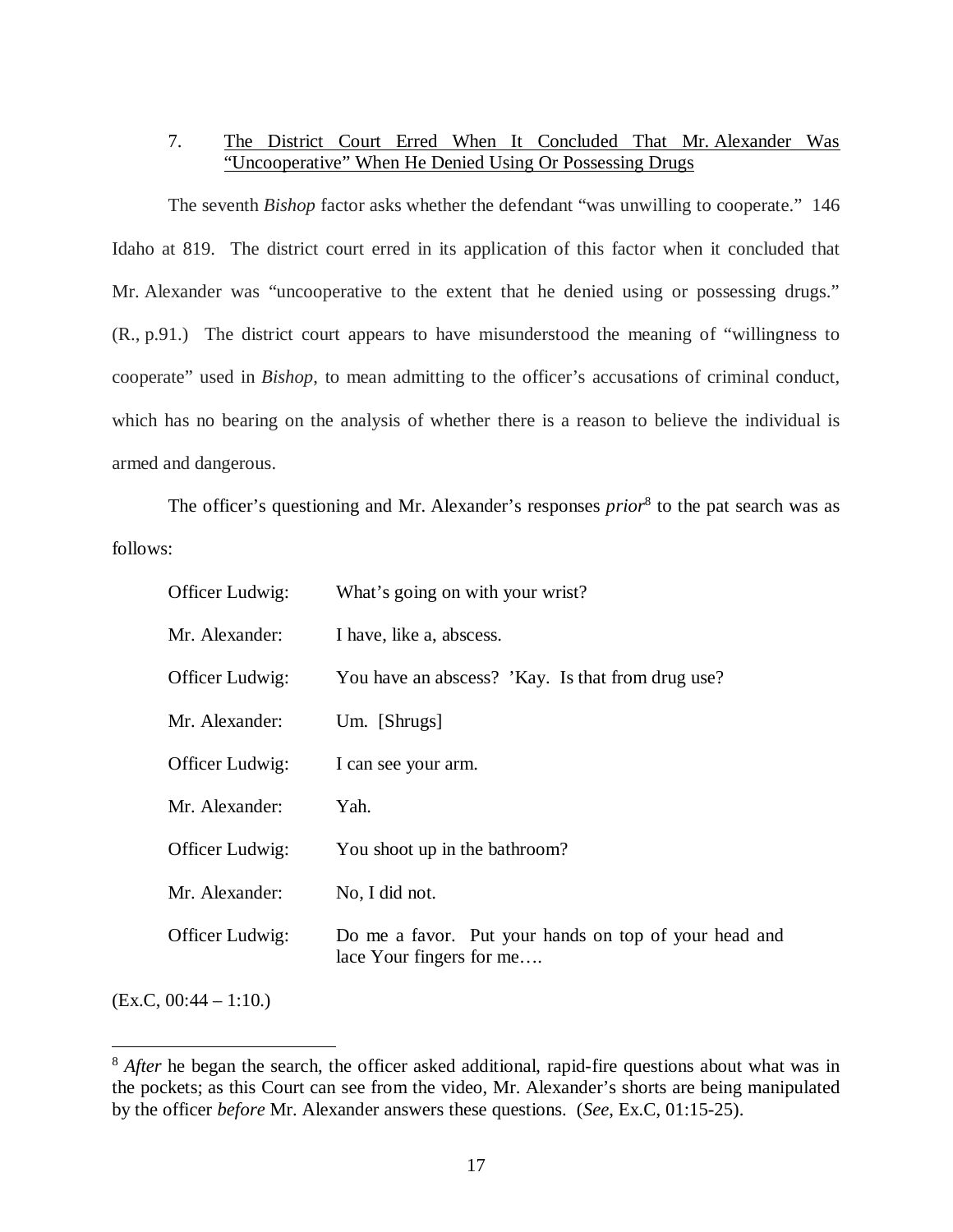Mr. Alexander's denial of the officer's very specific accusation, "You shoot up in the bathroom?" may well have been true; in any event, his denial does not show an unwillingness to cooperate that is indicative of dangerousness under *Bishop's* totality of the circumstances analysis.

Moreover, the district court's finding that Mr. Alexander was "uncooperative" within the meaning of *Bishop* is not supported by the evidence and is clearly erroneous. Officer Ludwig's bodycam video affirmatively demonstrates that prior to the pat search, Mr. Alexander was wholly cooperative and that he complied, completely, with all of Officer Ludwig's instructions and commands. (*See* Ex.C, 00:44 – 1:10.) Mr. Alexander came out of the bathroom in response to the officer's knock at the door; when the officer asked for ID, Mr. Alexander told him where it was and offered to retrieve it; and when the officer told him to place his hands on his head, lacing his fingers, and indicated for him to turn around, Mr. Alexander obeyed immediately and without questions or complaints. (*See* Ex.C, 00:44 – 1:10.) The district court's finding and conclusion that Mr. Alexander was "uncooperative" was erroneous and cannot be considered as a factor to justify Officer Ludwig's decision to conduct a weapons search.

#### 8. There Is No Evidence That Mr. Alexander Had A Reputation For Dangerousness

Although not commented upon by the district court, there is no evidence that Mr. Alexander had a reputation of being a dangerous person. (*See generally*, Tr., p.7, L.21 – p.29, L.24; Prelim.Tr., p.5, L.3 – p.25, L.9.) As noted above, the police received reports that Mr. Alexander was observed in the bagel restaurant spending extended periods of time, on two separate days, going back and forth to the bathroom. (Tr.,  $p.10$ , L.18 –  $p.11$ , L.21.) There was no report of any aggressive, violent, or other dangerous behaviors by Mr. Alexander during these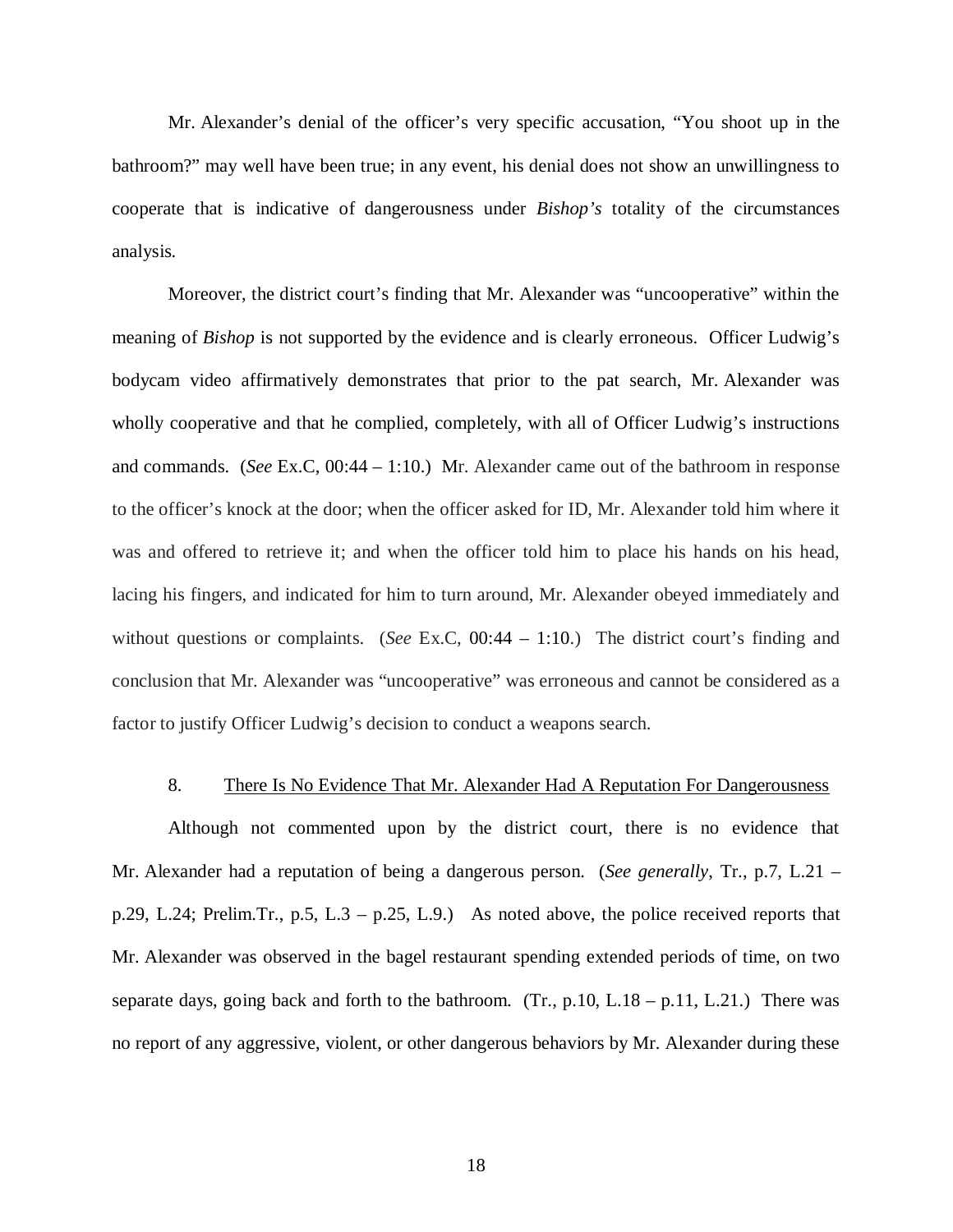periods, and no other evidence that he was known or believed by anyone to be dangerous. (*See generally*, Tr., p.7, L.21 – pp.29-24; Prelim.Tr., p.5, L.3 – p.25, L.9.)

### 9. The Non-*Bishop* Factors Relied Upon By The District Court Do Not Support A Reasonable Suspicion That Mr. Alexander Was Armed And Presently Dangerous

The district court cited additional facts as justification for Officer Ludwig's conduct of weapons search: the "tip" from the bagel shop employee who "believed Mr. Alexander might be selling drugs"; and the officer's belief that the female was sending texts to Mr. Ludwig while he was in the bathroom. (R., p.91.) For the reasons below, neither one of these facts supports a reasonable belief, at the time of the pat search, that Mr. Alexander was armed and dangerous.

### a. The Caller's Purported "Tip" Lacked An Objective Factual Basis

Contrary to the district court's analysis (R., p.91), the fact the officer received a "tip" that the bagel shop employee believed Mr. Alexander "might be selling drugs from the bathroom" cannot be used to justify Officer Ludwig's pat search, because that the tip was not supported by sufficient objective, articulable facts. While it is true that an officer's reasonable suspicion for *Terry* stop and frisk may be based on information supplied by a third person, *see Adams v. Williams*, 407 U.S. 143, 147 (1972); *United States v. Hensley*, 469 U.S. 221 (1985), the "reasonable suspicion" required to justify the officer's actions "is dependent upon both the content of information possessed by police and its degree of reliability." *[Alabama v. White](https://1.next.westlaw.com/Link/Document/FullText?findType=Y&serNum=1990090453&pubNum=0000708&originatingDoc=I6febf3d6ca0811e39488c8f438320c70&refType=RP&originationContext=document&transitionType=DocumentItem&contextData=(sc.Search))*, 496 [U.S. 325, 330, 1 \(1990\)](https://1.next.westlaw.com/Link/Document/FullText?findType=Y&serNum=1990090453&pubNum=0000708&originatingDoc=I6febf3d6ca0811e39488c8f438320c70&refType=RP&originationContext=document&transitionType=DocumentItem&contextData=(sc.Search)); *see also State v. Zapata-Reyes*, 144 Idaho 703, 708 (Ct. App. 2007). The bagel shop employee's "tip" that Mr. Alexander was "selling drugs" provided neither. The information consists solely of the facts that (1) Mr. Alexander and a female had been spending extended periods of time in the restaurant that day, and the day before, going back and forth between the bathroom, and (2) a small plastic Ziploc bag with skull markings was found in a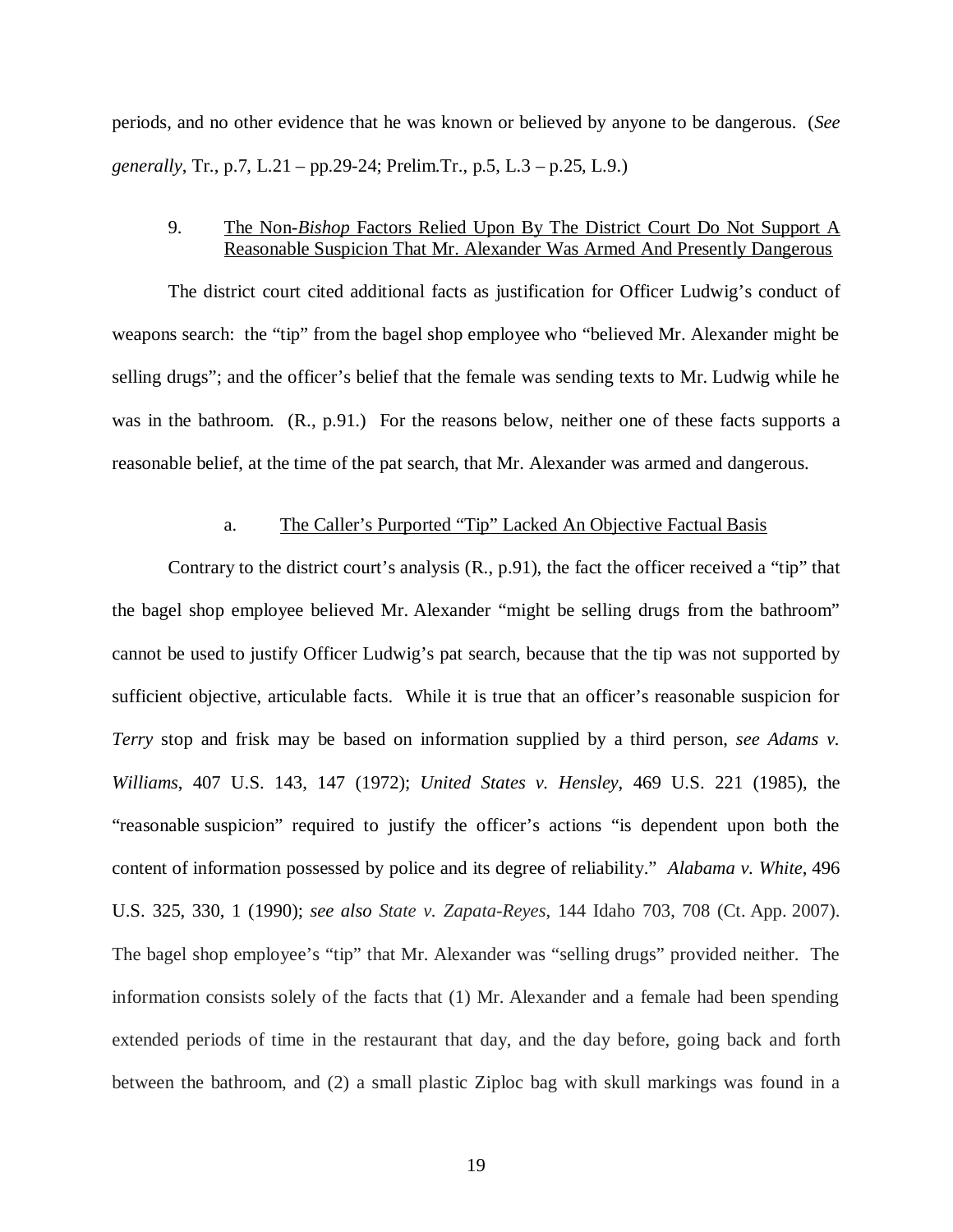trash can. (Tr., p.10, L.18 – p.11, L.21; Prelim.Tr., p.17, Ls.1-10.) However, there is no testimony or other evidence that indicated the significance of a baggie with skull markings, or that connected this baggie to Mr. Alexander *prior* to the time of the pat search. Nor is there any evidence of suspected drug transactions. (*See generally*, Tr., p.7, L.21 – p.29, L.24; Prelim.Tr., p.5, L.3 – p.25, L.9.) Like an "officer's hunch," a tipster's unsupported speculation or concern that a crime may be taking place cannot justify a warrantless search or seizure. *State v. Zapata-Reyes*, 144 Idaho 703, 708 (Ct. App. 2007). Thus, the caller's unsupported speculation that Mr. Alexander might be selling drugs cannot serve as a factor, in the totality of the circumstances analysis, to justify a reasonable believe that Mr. Alexander was armed and dangerous.

# b. Officer Ludwig's Observation Of The Female Potentially Sending Texts To Mr. Alexander While He Was In The Bathroom Did Not Justify A Reasonable Belief That Mr. Alexander Was Armed And Dangerous

Officer Ludwig's observation of the female texting while Mr. Alexander was in the bathroom and potentially alerting him to the presence of the police did not provide justification for a belief that Mr. Alexander was armed and dangerous, because the officer's subsequent observations of Mr. Alexander as he stepped out of the bathroom served to dispel any reasonable fear of attack.

Officer Ludwig testified that, because he believed the woman was notifying the male in the bathroom about the officers' presence, he went immediately to the bathroom and knocked on the door. (Prelim.Tr., p.8, Ls.8-12; Tr., p.17, Ls.5-22.) Officer Ludwig did not articulate why the texting presented a safety concern; however, to the extent he feared that the texts might prompt Mr. Alexander to attack the officers, the officer's subsequent observations would have served to dispel such fear. After he knocked on the bathroom door, Officer Ludwig detected movement inside but "nothing that I deemed alarming, at that time." (Tr., p.14, L.24 – p.15,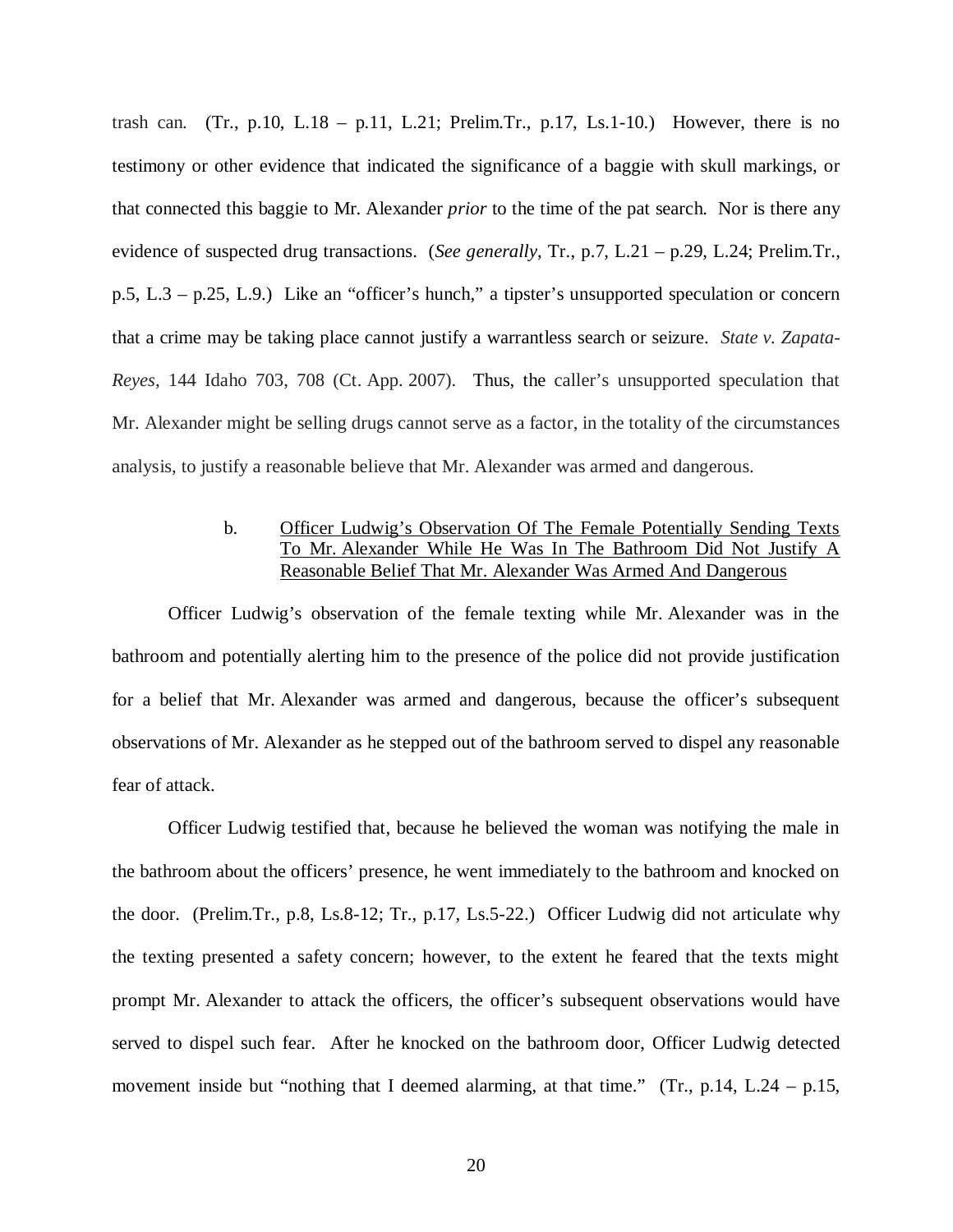L.2.) Mr. Alexander stepped out of the bathroom, in compliance with the officer's request; Mr. Alexander spoke and moved calmly and slowly, with empty hands that were visible to the officer. (*See* Ex.C, 00:44 – 1:10.) *Accord Ybarra v. Illinois*, 444 U.S. 85, 93-94 (1979) (holding weapons pat search was unjustified where defendant's hands were empty, he gave no indication of possessing a weapon, made no gestures or other actions indicative of an intent to commit an assault, and acted generally in a manner that was not threatening). The fact the officer had observed the woman texting prior to his encounter with Mr. Alexander, does not provide justification for reasonable belief, at the moment of the pat search, that Mr. Alexander was armed and presently dangerous.

Application of the *Bishop* factors, under the totality of the circumstances analysis, shows that a reasonable person in Officer Ludwig's position would *not* conclude that Mr. Alexander was armed and presently dangerous. The encounter occurred in a restaurant in the middle of a summer day. Mr. Alexander and the female had been observed for extensive periods of time, that day and the day before, without any reported incident of disruptive, violent, or erratic behavior. Mr. Alexander was wearing gym basketball shorts and carried items in his pockets, but nothing that resembled a weapon. Even if the texting female led the officer to fear that Mr. Alexander was in the bathroom planning to attack, such fear was dispelled once the officer observed Mr. Alexander step out of the bathroom, empty handed, and politely engage with the officer. Officer Ludwig's generalized statements about the possible actions of persons under the influence of drugs were neither particularized to Mr. Alexander nor consistent with the evidence of Mr. Alexander's actual demeanor or conduct.

The totality of the circumstances in this case are insufficient to support a reasonable belief that, at the moment of the pat search, Mr. Alexander was armed and presently dangerous.